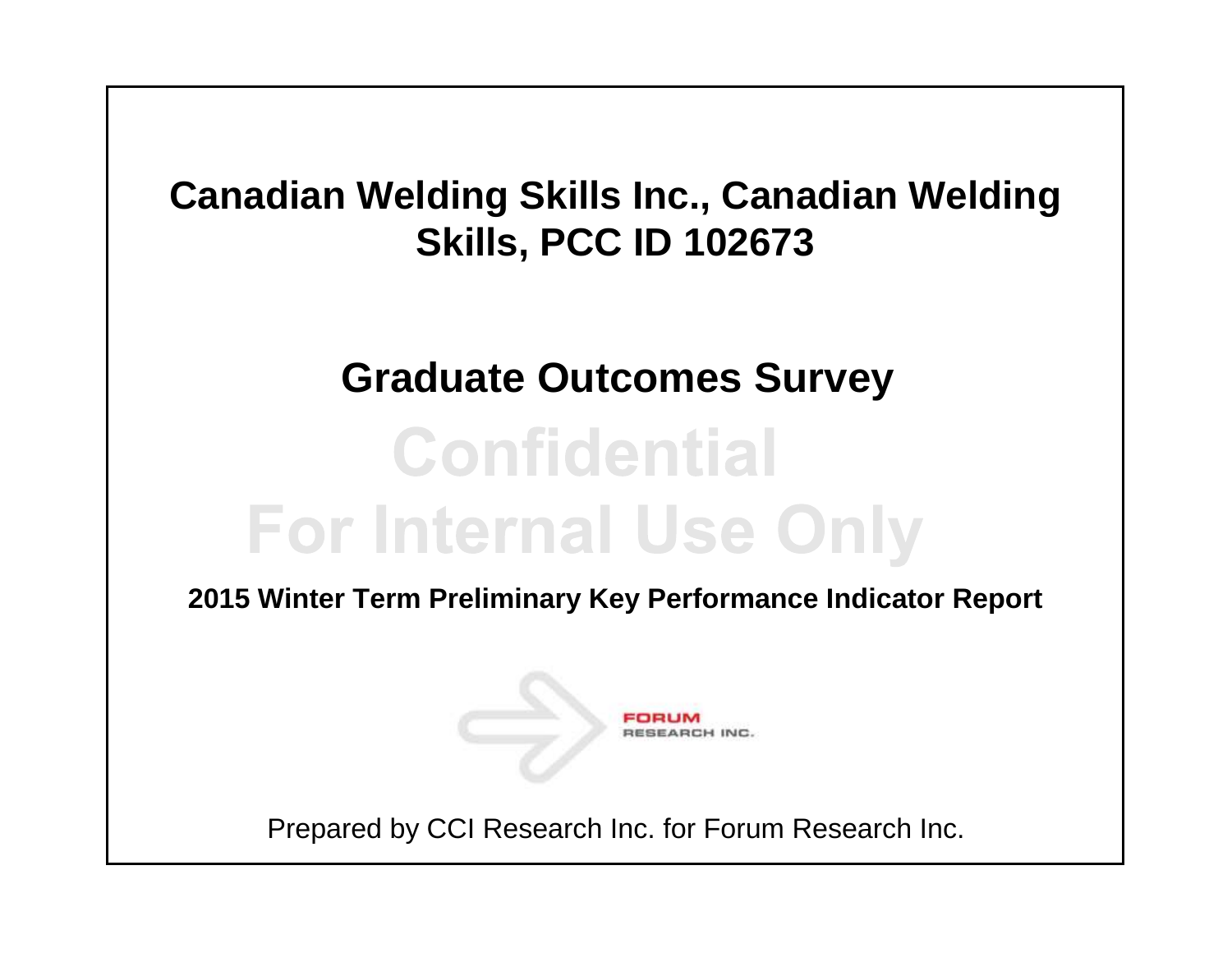### **PRELIMINARY KPI REPORT FOR: Graduates from January 1st – April 30th, 2015 Canadian Welding Skills, PCC ID 102673**

#### **Introductory Comments**

This report was developed by CCI Research Inc., a subcontractor of Forum Research Inc. (Forum). Forum is the third party service provider working on behalf of the Superintendent of Private Career Colleges (Superintendent) to deliver the services required to calculate and publish Key Performance Indicators (KPIs) for private career colleges (PCCs).

This report represents the data collected from the first PCC KPI Graduate Outcome Survey window, pertaining to 2015 Winter graduates of OSAP-approved PCCs, or those who graduated from January 1 to April 30, 2015. Relevant footnotes have been included at the bottom of each page. These usually indicate the respondents who were considered for the current question based on responses to earlier questions.

For applicable questions, the percentage of "Refused", "Don't Know", and "Not Applicable" responses are combined and displayed in a single column. Percentages of all other responses for those questions are calculated independently of the "Refused", "Don't Know", or "Not Applicable" results.

Rating questions (e.g., satisfaction questions) are displayed by collapsing the two most extreme responses (e.g., "Very Satisfied" and "Satisfied" were combined and "Very Dissatisfied" and "Dissatisfied" are combined).

For programs with zero (0) completed surveys, all results are shown as NS to indicate that there were no surveys completed. For programs in which fewer than (5) graduates were reported, all results are shown as "SS" to indicate that results are based off a small sample and are not reported to protect the privacy of the graduates."

Note that rounding procedures occasionally cause the sum of individual percentages in a question to be slightly higher or lower than 100%.

The survey questions in this report are numbered to align with the College of Applied Arts and Technology (CAAT) KPI Graduate Outcomes Survey. Therefore, although it appears that this report may be skipping questions, not all questions from the CAAT Graduate Outcomes Survey were included in the PCC Survey.

This preliminary KPI report includes data relating to all of the Graduate Outcomes Surveys that were completed by individuals who graduated from your institution from January 1st to April 30th, 2015. The report includes preliminary results for the Graduate Employment Rate KPI, the Graduate Employment Rate in the Field of Study KPI, Graduate Satisfaction Rate KPI, as well as Employer Satisfaction KPI. Please be advised, however, that Graduate Satisfaction Rate KPI will not be posted as a final KPI later this year but will be included in your final results next year. Graduation rates pertaining to your institution's vocational programs will be calculated and published in spring/summer 2017.

As for the other preliminary reports released this year, please consider this report confidential and for internal purposes only. This data is **not to be shared/published** in any way.

For assistance regarding data, report or policy issues relating to the PCC KPI initiative please contact:

Data issues: Forum Research Inc. [pcckpi@forumresearch.com](mailto:pcckpi@forumresearch.com)

Report issues: CCI Research Inc. [pcckpi@cci-research.com](mailto:pcckpi@cci-research.com)

All other issues: PCC KPI Policy Support Team [PCCKPI-Policy@ontario.ca](mailto:PCCKPI-Policy@ontario.ca)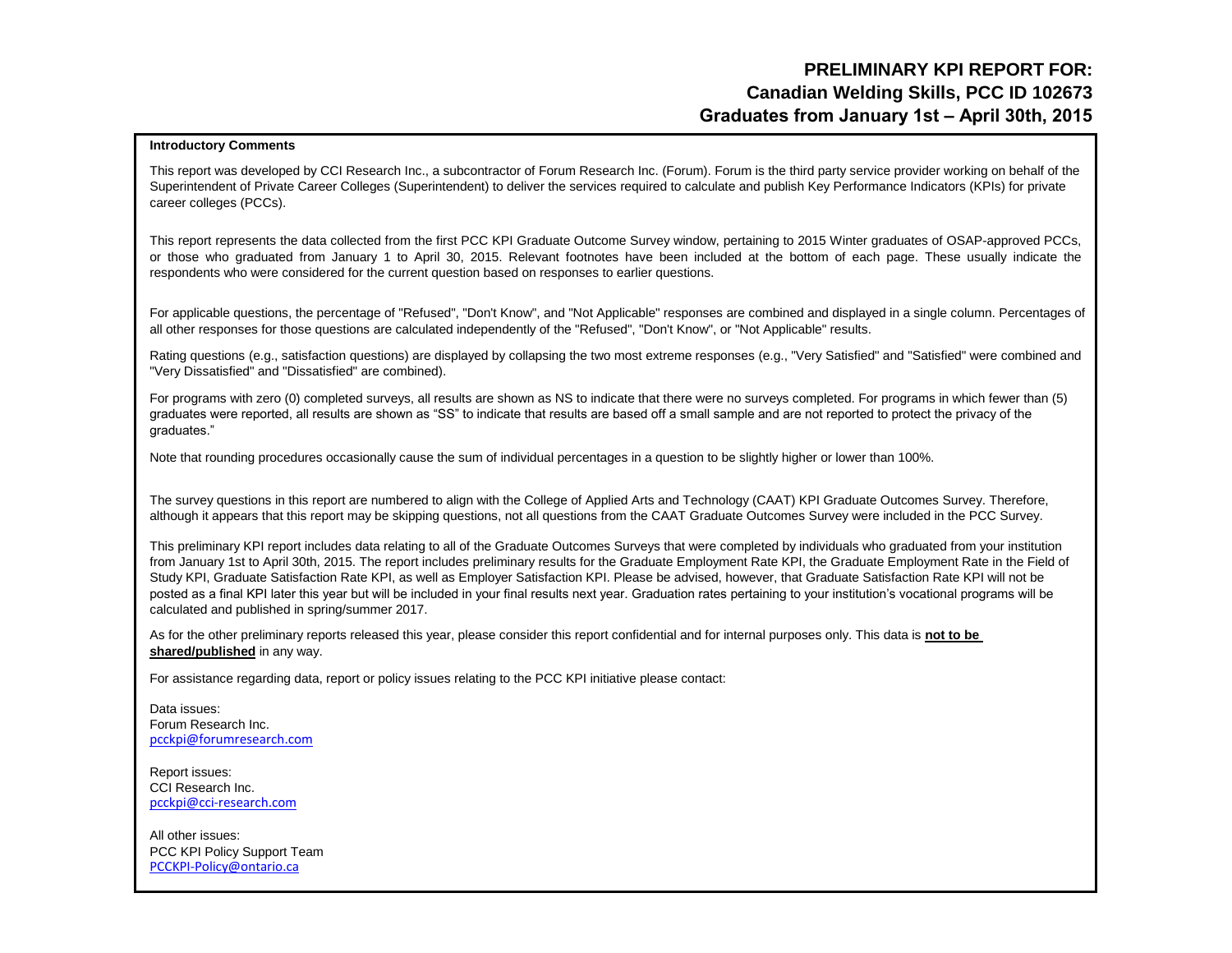|                                                    |                                                        | Preliminary KPIs and Related Graduate Outcomes Survey Statistics |                                                 |                                 |                                         |                                   |                                                                                                                 |                                                   |                                                                             |                                                                                                             |                                                        |                                                          |                                                       |
|----------------------------------------------------|--------------------------------------------------------|------------------------------------------------------------------|-------------------------------------------------|---------------------------------|-----------------------------------------|-----------------------------------|-----------------------------------------------------------------------------------------------------------------|---------------------------------------------------|-----------------------------------------------------------------------------|-------------------------------------------------------------------------------------------------------------|--------------------------------------------------------|----------------------------------------------------------|-------------------------------------------------------|
|                                                    | Total number of<br>graduates available<br>to be called | <b>Total invalid</b><br>numbers                                  | Total number of<br>graduates refusing<br>survey | # Graduates<br>completed survey | <b>Survey Completion</b><br>Rate<br>(%) | Survey Response<br>Rate<br>$(\%)$ | Q6. Graduates<br>included in<br>Graduate<br><b>Employment Rate</b><br>(Validated by Date<br>of Birth Question)* | Q6. Graduate<br><b>Employment Rate</b><br>(KPI %) | Q20. Graduate<br><b>Employment Rate in</b><br>the Field of Study<br>(KPI %) | Q34. Graduates<br>included in<br>Graduate<br>Satisfaction Rate<br>(Validated by Date<br>of Birth Question)* | Q34. Graduate<br><b>Satisfaction Rate</b><br>(KPI %)** | Q34. Neither<br>satisfied nor<br>dissatisfied<br>(KPI %) | Q34. Dissatisfied<br>and Very dissatisfied<br>(KPI %) |
| Overall                                            |                                                        |                                                                  |                                                 |                                 |                                         |                                   |                                                                                                                 |                                                   |                                                                             |                                                                                                             |                                                        |                                                          |                                                       |
| Survey Population (2015 OSAP-approved PCCs)        | 8,964                                                  | 1,973                                                            | 727                                             | 4,107                           | 45.8%                                   | 59.4%                             | 2,765                                                                                                           | 79.0%                                             | 57.0%                                                                       | 3,406                                                                                                       | 77.8%                                                  | 9.8%                                                     | 12.3%                                                 |
| Canadian Welding Skills Inc., ORG ID 201247        | 24                                                     | 4                                                                | $\overline{2}$                                  | 14                              | 58.3%                                   | 70.0%                             | 13                                                                                                              | 84.6%                                             | 69.2%                                                                       | 13                                                                                                          | 100.0%                                                 | 0.0%                                                     | 0.0%                                                  |
| Campus                                             |                                                        |                                                                  |                                                 |                                 |                                         |                                   |                                                                                                                 |                                                   |                                                                             |                                                                                                             |                                                        |                                                          |                                                       |
| Canadian Welding Skills, PCC ID 102673             | 24                                                     | $\overline{4}$                                                   |                                                 | 14                              | 58.3%                                   | 70.0%                             | 13                                                                                                              | 84.6%                                             | 69.2%                                                                       | 13                                                                                                          | 100.0%                                                 | 0.0%                                                     | 0.0%                                                  |
| Program                                            |                                                        |                                                                  |                                                 |                                 |                                         |                                   |                                                                                                                 |                                                   |                                                                             |                                                                                                             |                                                        |                                                          |                                                       |
| ENTRY LEVEL MULTI PROCESS WELDER, PCC ID<br>102673 | 24                                                     | 4                                                                |                                                 | 14                              | 58.3%                                   | 70.0%                             | 13                                                                                                              | 84.6%                                             | 69.2%                                                                       | 13                                                                                                          | 100.0%                                                 | 0.0%                                                     | 0.0%                                                  |

The Survey Completion Rate is the total number of completed surveys divided by the total number of araduates. The Survey Response Rate is the total number of completed surveys divided by the total number of valid araduate

*Graduate Employment Rate = Employed Graduates/Graduates in Labour Force*

*Graduate Employment Rate in the Field of Study = Graduates Employed in Related Field/Graduates in Labour Force*

*Graduate Satisfaction Rate = Graduates Satisfied or Very Satisfied/Graduates that Responded*

*\*Only graduates that were validated by Question 44 – Date of Birth – are included in the KPI calculations.*

\*\*Please be advised that Graduate Satisfaction Rate will not be calculated and published as a final KPI this year (2014 KPI Collection cycle). This KPI will be calculated and published for the 2015 KPI Collection Cycle.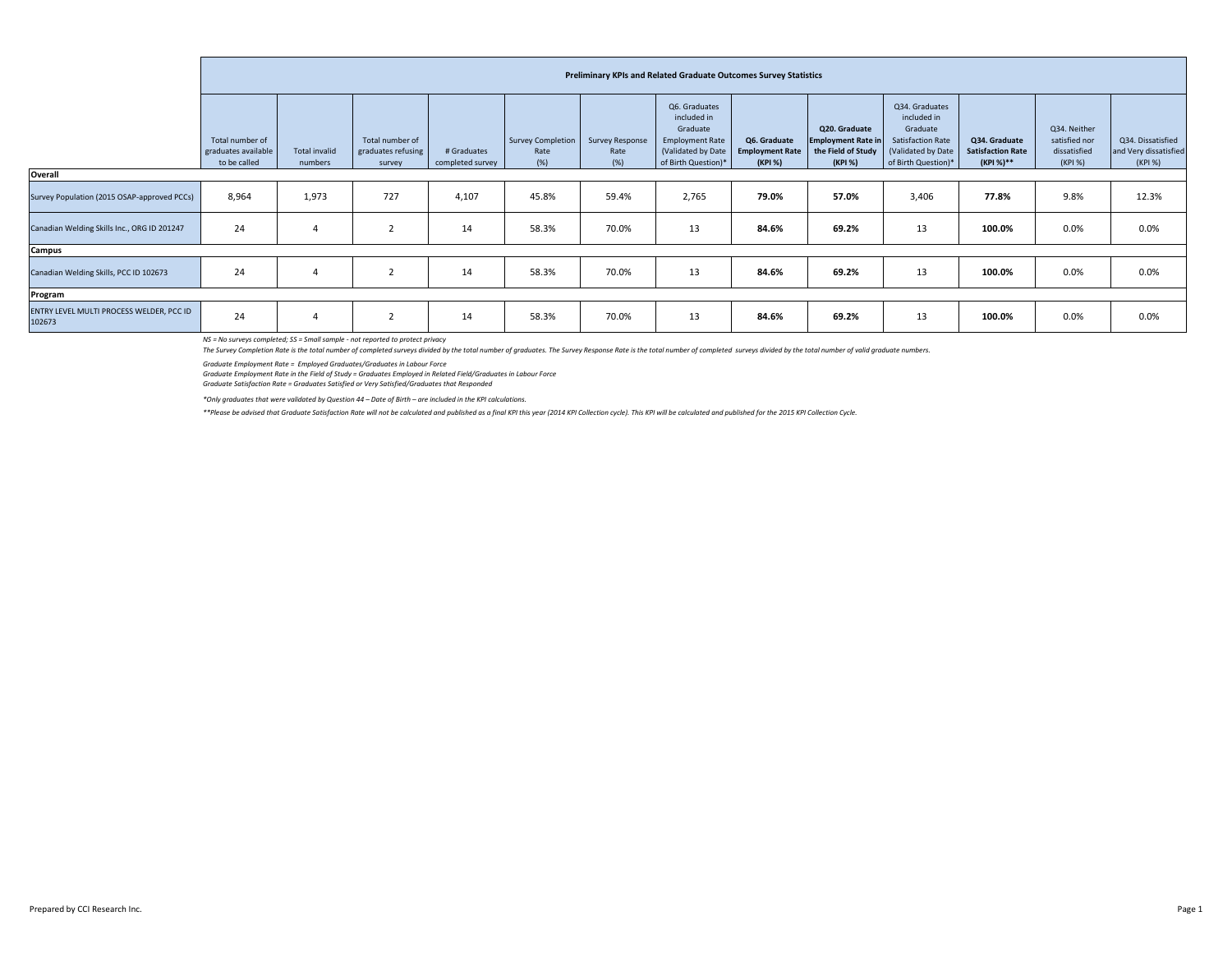|                                                    |                                                                              | Preliminary KPI: Graduate Employment Rate Calculation                    |                                   |                                                                      |                                                 |                                       |                                                     |                                                              |  |  |  |  |
|----------------------------------------------------|------------------------------------------------------------------------------|--------------------------------------------------------------------------|-----------------------------------|----------------------------------------------------------------------|-------------------------------------------------|---------------------------------------|-----------------------------------------------------|--------------------------------------------------------------|--|--|--|--|
|                                                    | # Employed or<br>self-employed, but<br>NOT looking for<br>another job<br>(1) | # Employed or<br>self-employed, but<br>looking for another<br>job<br>(2) | Total # Employed<br>$(3)=(1)+(2)$ | # Not employed, but<br>had accepted a job<br>to start shortly<br>(4) | # Not employed, but<br>looking for a job<br>(5) | Labour Force<br>$(6)=(1)+(2)+(4)+(5)$ | # Not employed, but<br>not looking for a job<br>(7) | Q6. Graduate<br><b>Employment Rate</b><br>(KPI %)<br>(3)/(6) |  |  |  |  |
| Overall                                            |                                                                              |                                                                          |                                   |                                                                      |                                                 |                                       |                                                     |                                                              |  |  |  |  |
| Survey Population (2015 OSAP-approved PCCs)        | 1,728                                                                        | 457                                                                      | 2,185                             | 23                                                                   | 557                                             | 2,765                                 | 135                                                 | 79.0%                                                        |  |  |  |  |
| Canadian Welding Skills Inc., ORG ID 201247        | 8                                                                            | $\overline{3}$                                                           | 11                                | $\mathbf{1}$                                                         | $\mathbf{1}$                                    | 13                                    | $\mathbf 0$                                         | 84.6%                                                        |  |  |  |  |
| Campus                                             |                                                                              |                                                                          |                                   |                                                                      |                                                 |                                       |                                                     |                                                              |  |  |  |  |
| Canadian Welding Skills, PCC ID 102673             | 8                                                                            | $\overline{3}$                                                           | 11                                | $\mathbf{1}$                                                         | $\mathbf{1}$                                    | 13                                    | $\mathbf 0$                                         | 84.6%                                                        |  |  |  |  |
| Program                                            |                                                                              |                                                                          |                                   |                                                                      |                                                 |                                       |                                                     |                                                              |  |  |  |  |
| ENTRY LEVEL MULTI PROCESS WELDER, PCC ID<br>102673 | 8                                                                            | $\overline{3}$                                                           | 11                                |                                                                      | $\mathbf{1}$                                    | 13                                    | $\mathbf 0$                                         | 84.6%                                                        |  |  |  |  |

Graduate Employment Rate is defined as the percentage of graduates in the labour force who are employed during the reference week, where labour force is defined as those employed, those<br>not employed but looking for a job,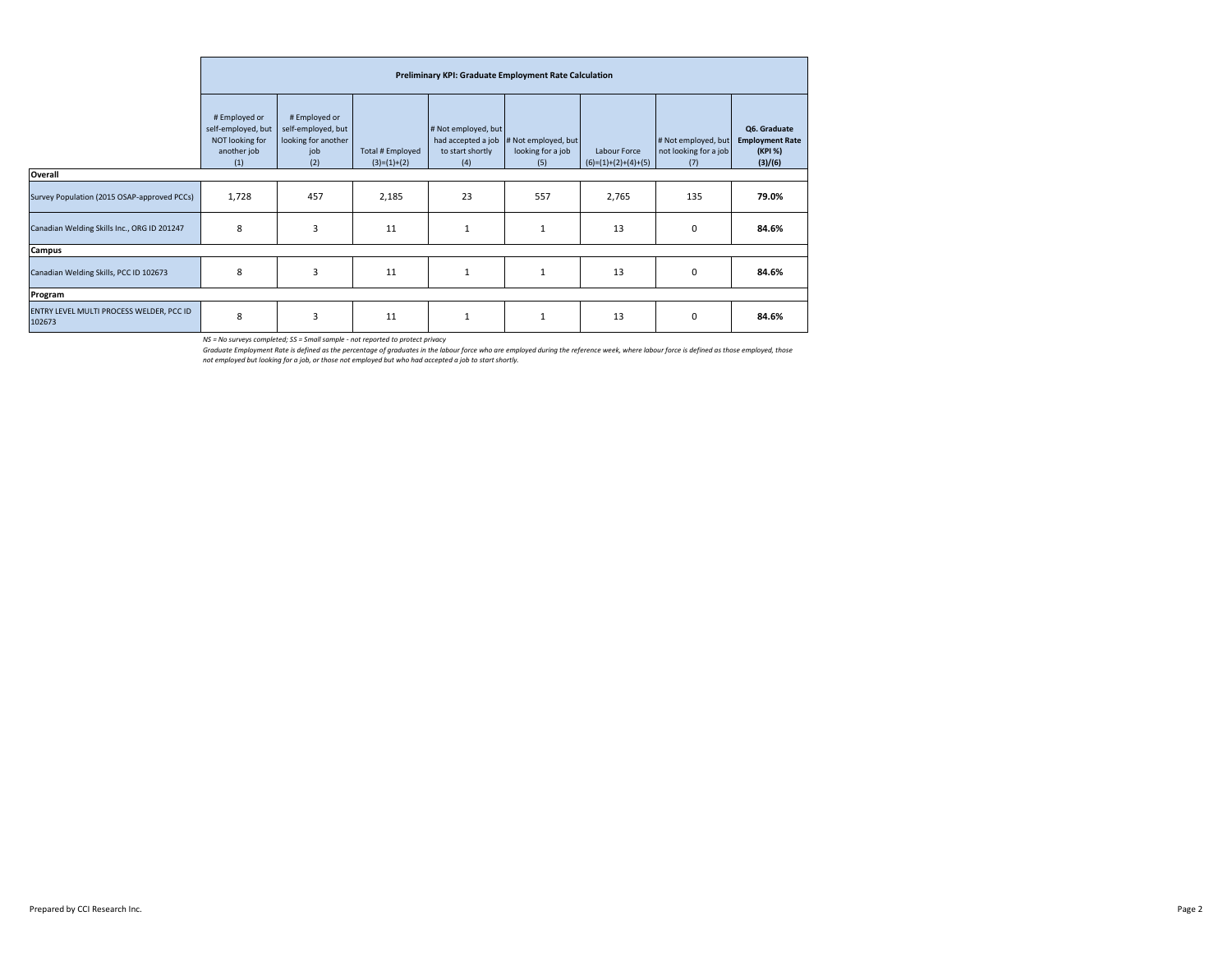|                                                    |                                                                              | Preliminary KPI: Graduate Employment Rate in the Field of Study Calculation |                                   |                                                |                                                                    |                                       |                                                     |                                                                                 |                                                                                                                  |                                                                |                                                                                         |  |  |
|----------------------------------------------------|------------------------------------------------------------------------------|-----------------------------------------------------------------------------|-----------------------------------|------------------------------------------------|--------------------------------------------------------------------|---------------------------------------|-----------------------------------------------------|---------------------------------------------------------------------------------|------------------------------------------------------------------------------------------------------------------|----------------------------------------------------------------|-----------------------------------------------------------------------------------------|--|--|
|                                                    | # Employed or<br>self-employed, but<br>NOT looking for<br>another job<br>(1) | # Employed or<br>self-employed, but<br>looking for another<br>job<br>(2)    | Total # Employed<br>$(3)=(1)+(2)$ | # Not employed, but<br>to start shortly<br>(4) | had accepted a job # Not employed, but<br>looking for a job<br>(5) | Labour Force<br>$(6)=(1)+(2)+(4)+(5)$ | # Not employed, but<br>not looking for a job<br>(7) | # Employed or<br>self-employed in<br>related/partially<br>related field<br>(1a) | # Employed or<br>self-employed, but<br>looking for another<br>job in related/<br>partially related<br>field (2a) | # Employed<br>Related/partially<br>related<br>$(3a)=(1a)+(2a)$ | Q20. Graduate<br><b>Employment Rate in</b><br>the Field of Study<br>(KPI %)<br>(3a)/(6) |  |  |
| Overall                                            |                                                                              |                                                                             |                                   |                                                |                                                                    |                                       |                                                     |                                                                                 |                                                                                                                  |                                                                |                                                                                         |  |  |
| Survey Population (2015 OSAP-approved PCCs)        | 1,728                                                                        | 457                                                                         | 2,185                             | 23                                             | 557                                                                | 2,765                                 | 135                                                 | 1,337                                                                           | 239                                                                                                              | 1,576                                                          | 57.0%                                                                                   |  |  |
| Canadian Welding Skills Inc., ORG ID 201247        | 8                                                                            | 3                                                                           | 11                                |                                                |                                                                    | 13                                    | 0                                                   | 6                                                                               | 3                                                                                                                | 9                                                              | 69.2%                                                                                   |  |  |
| Campus                                             |                                                                              |                                                                             |                                   |                                                |                                                                    |                                       |                                                     |                                                                                 |                                                                                                                  |                                                                |                                                                                         |  |  |
| Canadian Welding Skills, PCC ID 102673             | 8                                                                            | 3                                                                           | 11                                |                                                |                                                                    | 13                                    | 0                                                   | 6                                                                               | 3                                                                                                                | 9                                                              | 69.2%                                                                                   |  |  |
| Program                                            |                                                                              |                                                                             |                                   |                                                |                                                                    |                                       |                                                     |                                                                                 |                                                                                                                  |                                                                |                                                                                         |  |  |
| ENTRY LEVEL MULTI PROCESS WELDER, PCC ID<br>102673 | 8                                                                            | 3                                                                           | 11                                |                                                |                                                                    | 13                                    | 0                                                   | 6                                                                               | 3                                                                                                                | q                                                              | 69.2%                                                                                   |  |  |

Graduate Employment Rate in the Field of Study is defined as the percentage of graduates in the labour force who are employed during the reference week in a field related or partially related to their training after gradua *6 as those employed, those not employed but looking for a job or those not employed but who had accepted a job to start shortly.*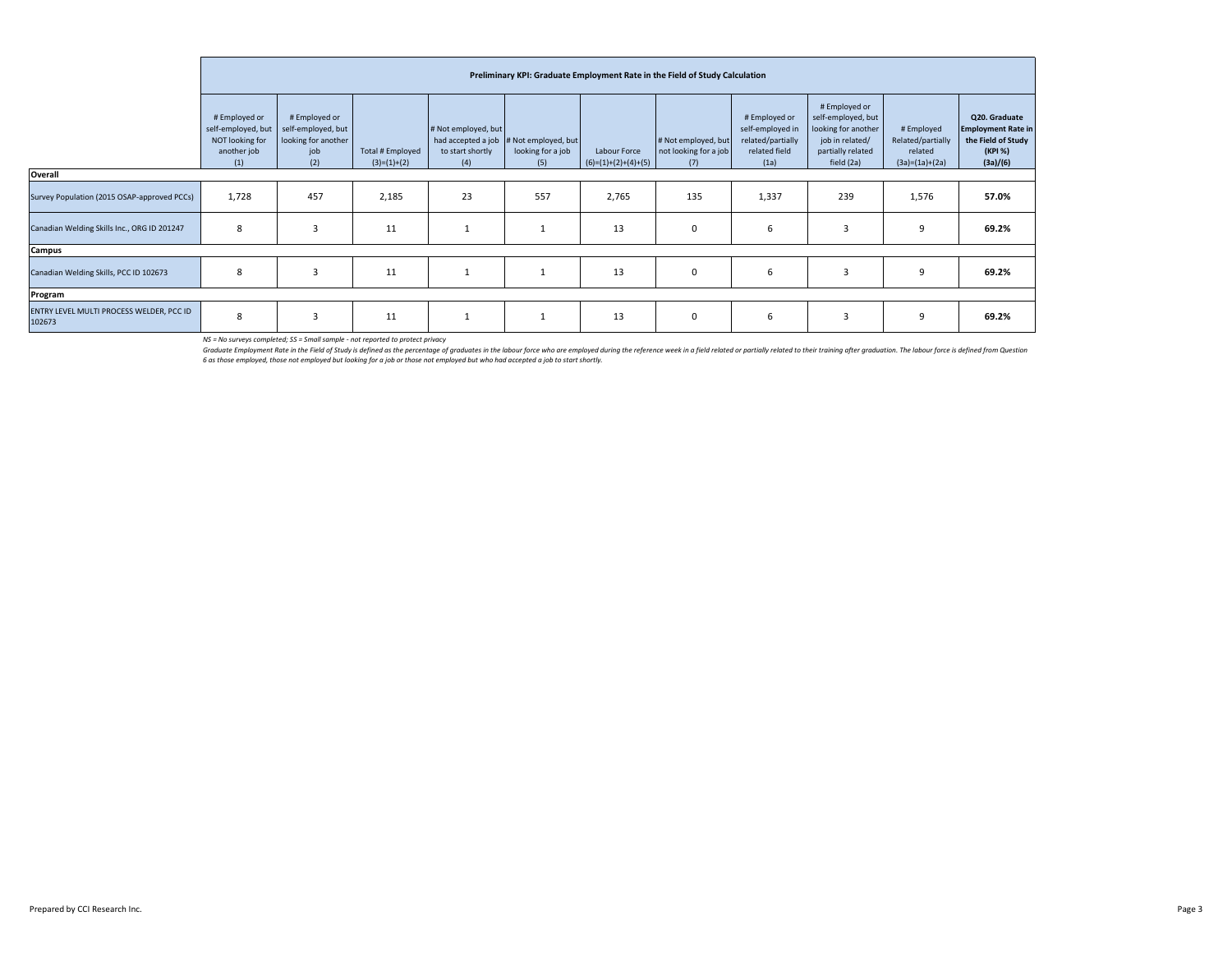|                                                    |                            | Preliminary KPI: Graduate Satisfaction Rate Calculation |                                               |                    |                         |                                                                                                    |                                                                          |                                                                     |                                                                          |  |  |  |  |
|----------------------------------------------------|----------------------------|---------------------------------------------------------|-----------------------------------------------|--------------------|-------------------------|----------------------------------------------------------------------------------------------------|--------------------------------------------------------------------------|---------------------------------------------------------------------|--------------------------------------------------------------------------|--|--|--|--|
|                                                    | # Very Dissatisfied<br>(1) | # Dissatisfied<br>(2)                                   | # Neither satisfied<br>nor disatisfied<br>(3) | # Satisfied<br>(4) | # Very Satisfied<br>(5) | Q34. Graduates<br>included in<br>Graduate<br>Satisfaction Rate<br>$(6) =$<br>$(1)+(2)+(3)+(4)+(5)$ | Q34. Graduate<br><b>Satisfaction Rate</b><br>(KPI %)*<br>$((4)+(5))/(6)$ | Q34. Neither<br>satisfied nor<br>dissatisfied<br>(KPI %)<br>(3)/(6) | Q34. Dissatisfied<br>and Very dissatisfied<br>(KPI %)<br>$((1)+(2))/(6)$ |  |  |  |  |
| Overall                                            |                            |                                                         |                                               |                    |                         |                                                                                                    |                                                                          |                                                                     |                                                                          |  |  |  |  |
| Survey Population (2015 OSAP-approved PCCs)        | 133                        | 287                                                     | 335                                           | 1,620              | 1,031                   | 3,406                                                                                              | 77.8%                                                                    | 9.8%                                                                | 12.3%                                                                    |  |  |  |  |
| Canadian Welding Skills Inc., ORG ID 201247        | $\mathbf 0$                | 0                                                       | $\mathbf 0$                                   | 6                  | $\overline{7}$          | 13                                                                                                 | 100.0%                                                                   | 0.0%                                                                | 0.0%                                                                     |  |  |  |  |
| Campus                                             |                            |                                                         |                                               |                    |                         |                                                                                                    |                                                                          |                                                                     |                                                                          |  |  |  |  |
| Canadian Welding Skills, PCC ID 102673             | $\mathbf 0$                | 0                                                       | $\mathbf 0$                                   | 6                  | $\overline{7}$          | 13                                                                                                 | 100.0%                                                                   | 0.0%                                                                | 0.0%                                                                     |  |  |  |  |
| Program                                            |                            |                                                         |                                               |                    |                         |                                                                                                    |                                                                          |                                                                     |                                                                          |  |  |  |  |
| ENTRY LEVEL MULTI PROCESS WELDER, PCC ID<br>102673 | $\mathbf 0$                | 0                                                       | $\mathbf 0$                                   | 6                  | $\overline{7}$          | 13                                                                                                 | 100.0%                                                                   | 0.0%                                                                | 0.0%                                                                     |  |  |  |  |

\*Graduate Satisfaction is defined as the percentage of graduates who completed Question 34 who are satisfied or are very satisfied with the usefulness of their education in achieving their goals after graduation. Please<br>be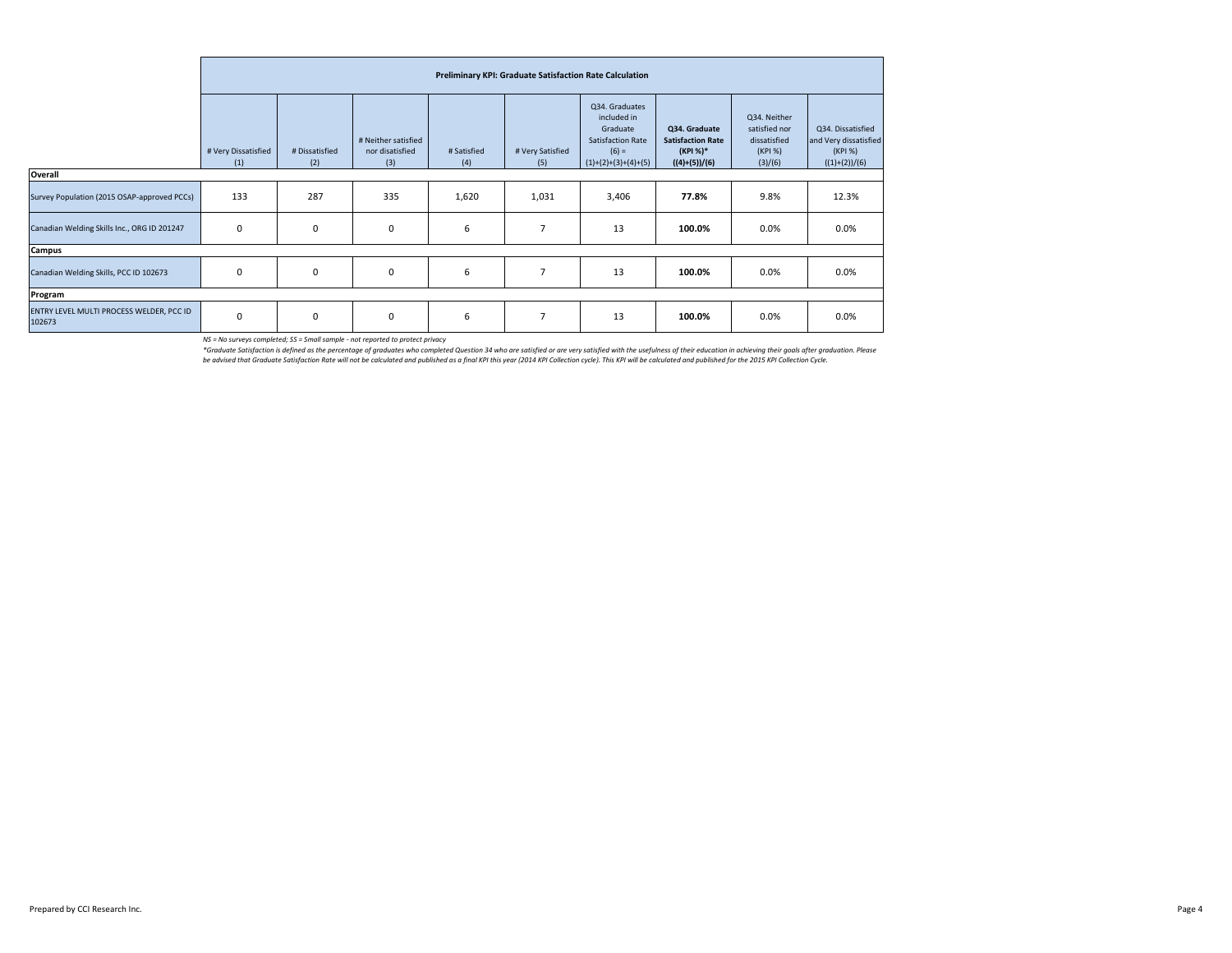|                                                    | <b>Graduate Call Disposition (Part 1 of 3)</b> |           |                                            |                             |      |                                       |             |            |          |                        |                                     |
|----------------------------------------------------|------------------------------------------------|-----------|--------------------------------------------|-----------------------------|------|---------------------------------------|-------------|------------|----------|------------------------|-------------------------------------|
|                                                    | % Completed                                    | % Refused | % Refused -<br>Parent/Other not<br>reached | % Respondent is<br>deceased |      | % Didn't graduate % Travelling abroad | % No answer | % Callback | % Not in | % Answering<br>machine | Graduates available<br>to be called |
| Overall                                            |                                                |           |                                            |                             |      |                                       |             |            |          |                        |                                     |
| Survey Population (2015 OSAP-approved PCCs)        | 45.8%                                          | 8.1%      | 0.8%                                       | 0.0%                        | 0.0% | 0.0%                                  | 0.3%        | 0.3%       | 0.1%     | 3.3%                   | 8,964                               |
| Canadian Welding Skills Inc., ORG ID 201247        | 58.3%                                          | 8.3%      | 0.0%                                       | 0.0%                        | 0.0% | 0.0%                                  | 0.0%        | 0.0%       | 0.0%     | 4.2%                   | 24                                  |
| Campus                                             |                                                |           |                                            |                             |      |                                       |             |            |          |                        |                                     |
| Canadian Welding Skills, PCC ID 102673             | 58.3%                                          | 8.3%      | 0.0%                                       | 0.0%                        | 0.0% | 0.0%                                  | 0.0%        | 0.0%       | 0.0%     | 4.2%                   | 24                                  |
| Program                                            |                                                |           |                                            |                             |      |                                       |             |            |          |                        |                                     |
| ENTRY LEVEL MULTI PROCESS WELDER, PCC ID<br>102673 | 58.3%                                          | 8.3%      | 0.0%                                       | 0.0%                        | 0.0% | 0.0%                                  | 0.0%        | 0.0%       | 0.0%     | 4.2%                   | 24                                  |

*Call disposition percentages shown represent the number of graduates within each call disposition as a proportion of the graduates available to be called.*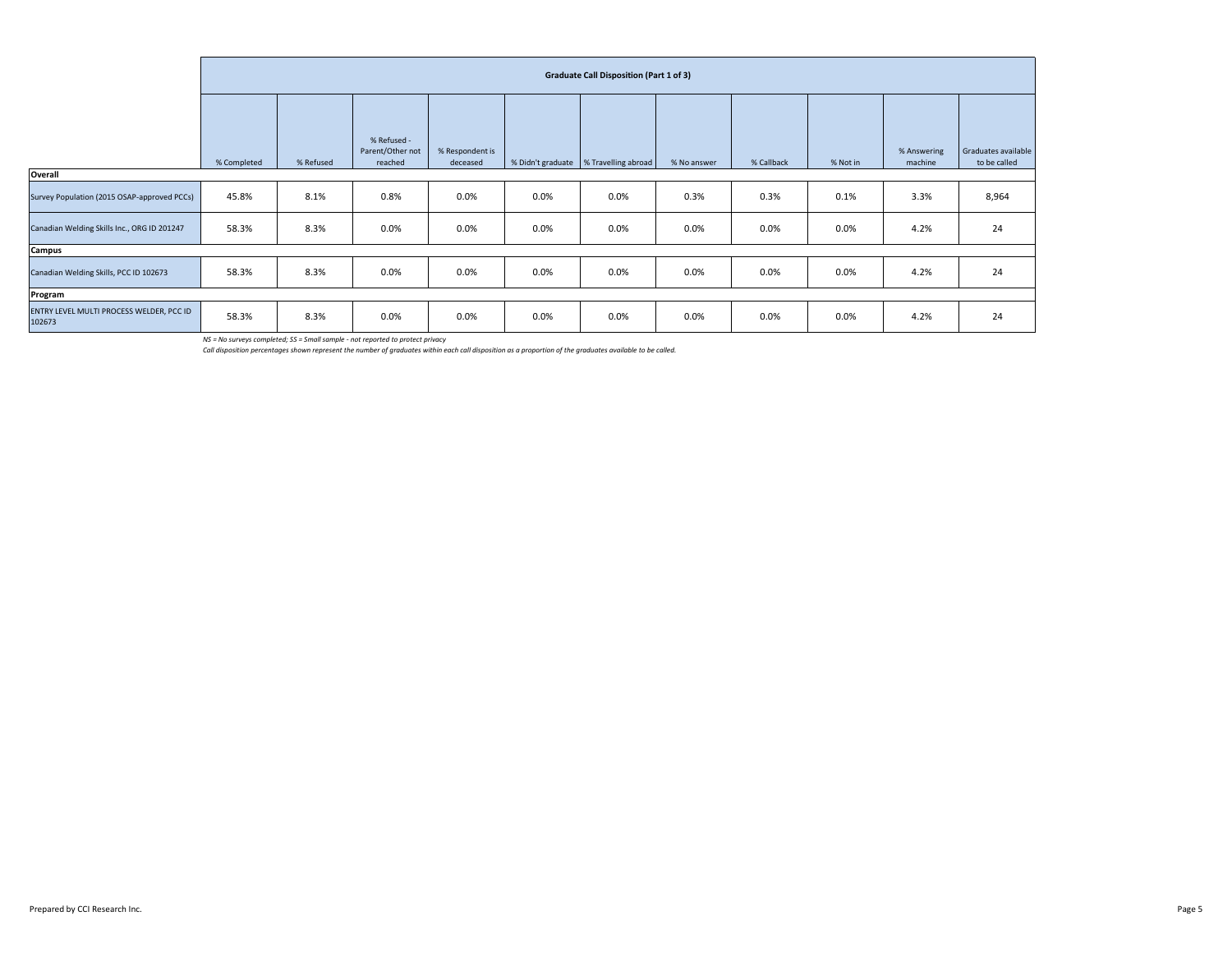|                                                    | <b>Graduate Call Disposition (Part 2 of 3)</b> |                            |                   |                                                    |                                                 |                    |                |                           |                  |                |                                     |
|----------------------------------------------------|------------------------------------------------|----------------------------|-------------------|----------------------------------------------------|-------------------------------------------------|--------------------|----------------|---------------------------|------------------|----------------|-------------------------------------|
|                                                    | % Busy line                                    | % Language<br>difficulties | % Business number | % Number not in<br>service, no new<br>number given | % Number not in<br>service, new<br>number given | % Fax or data line | % Wrong number | % No directory<br>listing | % Initial hangup | % Left Message | Graduates available<br>to be called |
| Overall                                            |                                                |                            |                   |                                                    |                                                 |                    |                |                           |                  |                |                                     |
| Survey Population (2015 OSAP-approved PCCs)        | 0.0%                                           | 0.0%                       | 0.0%              | 6.1%                                               | 0.0%                                            | 0.0%               | 5.9%           | 0.0%                      | 0.1%             | 0.4%           | 8,964                               |
| Canadian Welding Skills Inc., ORG ID 201247        | 0.0%                                           | 0.0%                       | 0.0%              | 4.2%                                               | 0.0%                                            | 0.0%               | 8.3%           | 0.0%                      | 0.0%             | 0.0%           | 24                                  |
| Campus                                             |                                                |                            |                   |                                                    |                                                 |                    |                |                           |                  |                |                                     |
| Canadian Welding Skills, PCC ID 102673             | 0.0%                                           | 0.0%                       | 0.0%              | 4.2%                                               | 0.0%                                            | 0.0%               | 8.3%           | 0.0%                      | 0.0%             | 0.0%           | 24                                  |
| Program                                            |                                                |                            |                   |                                                    |                                                 |                    |                |                           |                  |                |                                     |
| ENTRY LEVEL MULTI PROCESS WELDER, PCC ID<br>102673 | 0.0%                                           | 0.0%                       | 0.0%              | 4.2%                                               | $0.0\%$                                         | 0.0%               | 8.3%           | 0.0%                      | 0.0%             | 0.0%           | 24                                  |

*Call disposition percentages shown represent the number of graduates within each call disposition as a proportion of the graduates available to be called.*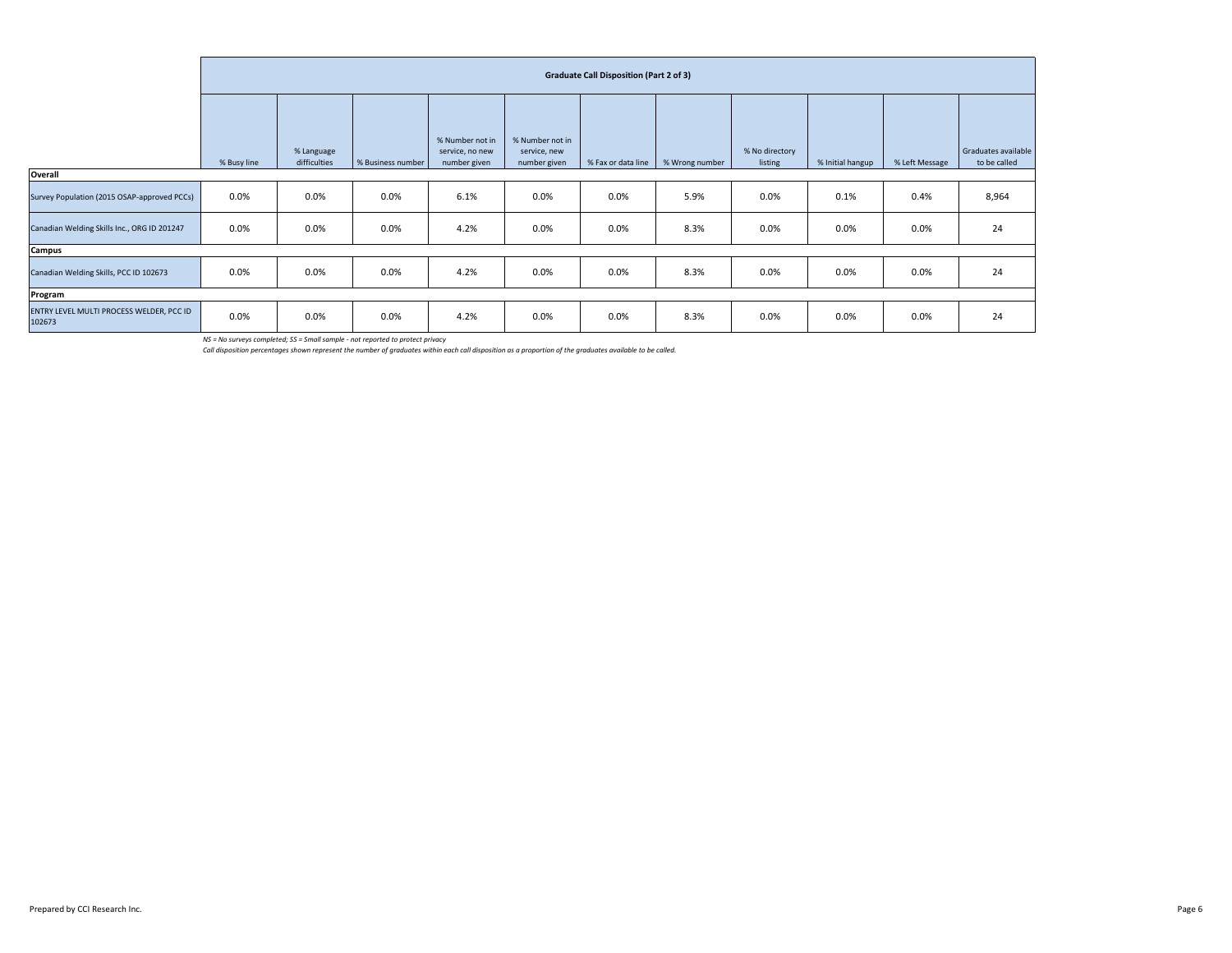|                                                    | <b>Graduate Call Disposition (Part 3 of 3)</b> |                    |                                  |                            |                                 |                         |                            |                                        |         |         |                                     |
|----------------------------------------------------|------------------------------------------------|--------------------|----------------------------------|----------------------------|---------------------------------|-------------------------|----------------------------|----------------------------------------|---------|---------|-------------------------------------|
|                                                    | % Dialer -<br>No answer                        | % Dialer -<br>Busy | % Dialer -<br>Operator intercept | % Dialer -<br>Dropped call | % Dialer -<br>Answering machine | % Dialer -<br>Fax/modem | % Dialer -<br>No dial tone | % Cell phone<br>number not<br>assigned | % Reset | % Blank | Graduates available<br>to be called |
| Overall                                            |                                                |                    |                                  |                            |                                 |                         |                            |                                        |         |         |                                     |
| Survey Population (2015 OSAP-approved PCCs)        | 3.6%                                           | 0.1%               | 9.9%                             | 1.6%                       | 13.3%                           | 0.0%                    | 0.0%                       | 0.0%                                   | 0.0%    | 0.1%    | 8,964                               |
| Canadian Welding Skills Inc., ORG ID 201247        | 0.0%                                           | 0.0%               | 4.2%                             | 0.0%                       | 12.5%                           | 0.0%                    | 0.0%                       | 0.0%                                   | 0.0%    | 0.0%    | 24                                  |
| Campus                                             |                                                |                    |                                  |                            |                                 |                         |                            |                                        |         |         |                                     |
| Canadian Welding Skills, PCC ID 102673             | 0.0%                                           | 0.0%               | 4.2%                             | 0.0%                       | 12.5%                           | 0.0%                    | 0.0%                       | 0.0%                                   | 0.0%    | 0.0%    | 24                                  |
| Program                                            |                                                |                    |                                  |                            |                                 |                         |                            |                                        |         |         |                                     |
| ENTRY LEVEL MULTI PROCESS WELDER, PCC ID<br>102673 | 0.0%                                           | 0.0%               | 4.2%                             | 0.0%                       | 12.5%                           | 0.0%                    | 0.0%                       | 0.0%                                   | 0.0%    | 0.0%    | 24                                  |

*Call disposition percentages shown represent the number of graduates within each call disposition as a proportion of the graduates available to be called.*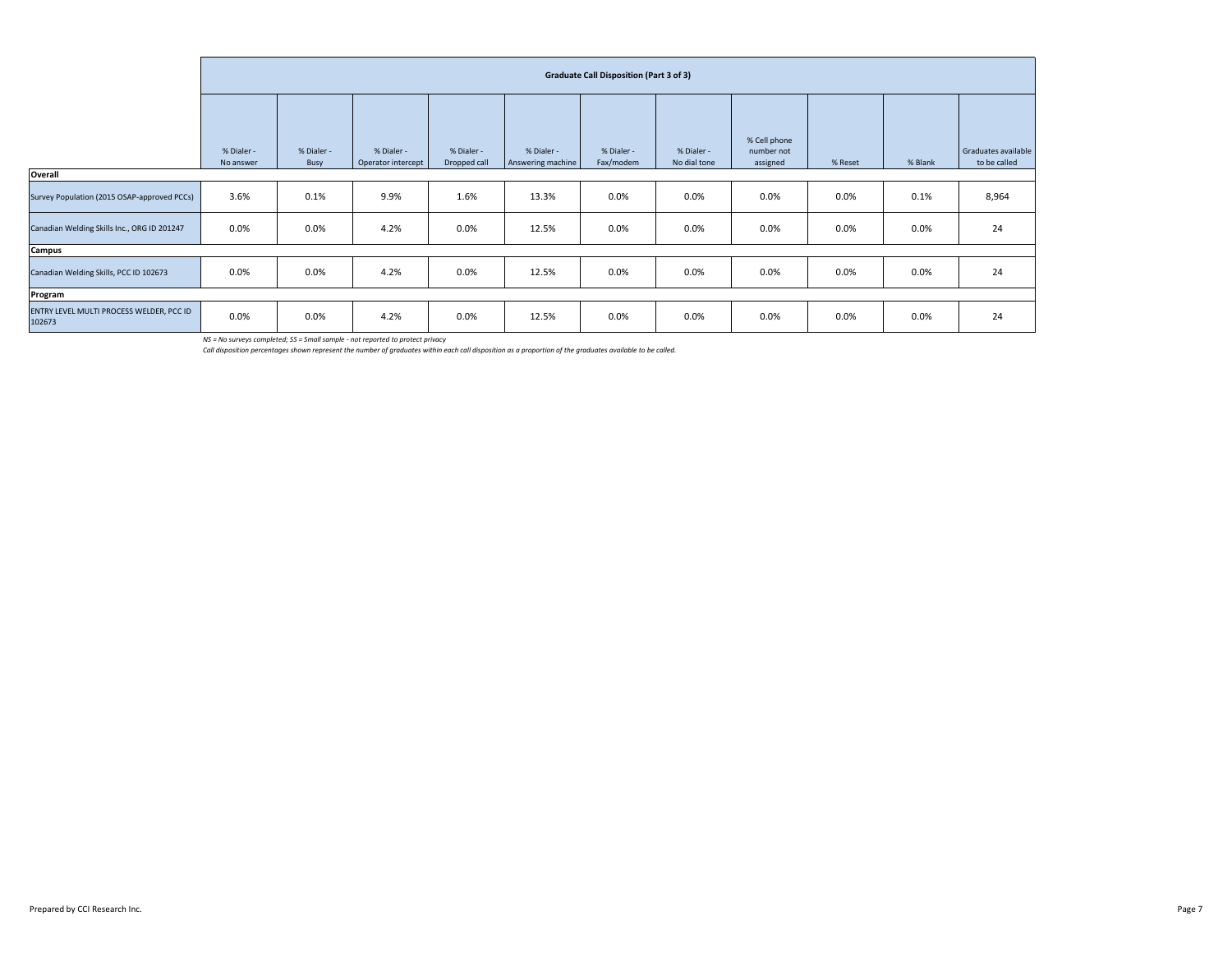|                                                    | 1. First of all, could you tell me whether you were attending an educational<br>institution on a full-time basis or part-time basis during the reference week? |                  |        |           |  |  |  |  |  |  |
|----------------------------------------------------|----------------------------------------------------------------------------------------------------------------------------------------------------------------|------------------|--------|-----------|--|--|--|--|--|--|
|                                                    |                                                                                                                                                                |                  |        |           |  |  |  |  |  |  |
|                                                    | % Yes, full-time                                                                                                                                               | % Yes, part-time | $%$ No | Responses |  |  |  |  |  |  |
| Overall                                            |                                                                                                                                                                |                  |        |           |  |  |  |  |  |  |
| Survey Population (2015 OSAP-approved PCCs)        | 15%                                                                                                                                                            | 6%               | 79%    | 4,269     |  |  |  |  |  |  |
| Canadian Welding Skills Inc., ORG ID 201247        | 0%                                                                                                                                                             | 0%               | 100%   | 14        |  |  |  |  |  |  |
| Campus                                             |                                                                                                                                                                |                  |        |           |  |  |  |  |  |  |
| Canadian Welding Skills, PCC ID 102673             | 0%                                                                                                                                                             | 0%               | 100%   | 14        |  |  |  |  |  |  |
| Program                                            |                                                                                                                                                                |                  |        |           |  |  |  |  |  |  |
| ENTRY LEVEL MULTI PROCESS WELDER, PCC ID<br>102673 | 0%                                                                                                                                                             | 0%               | 100%   | 14        |  |  |  |  |  |  |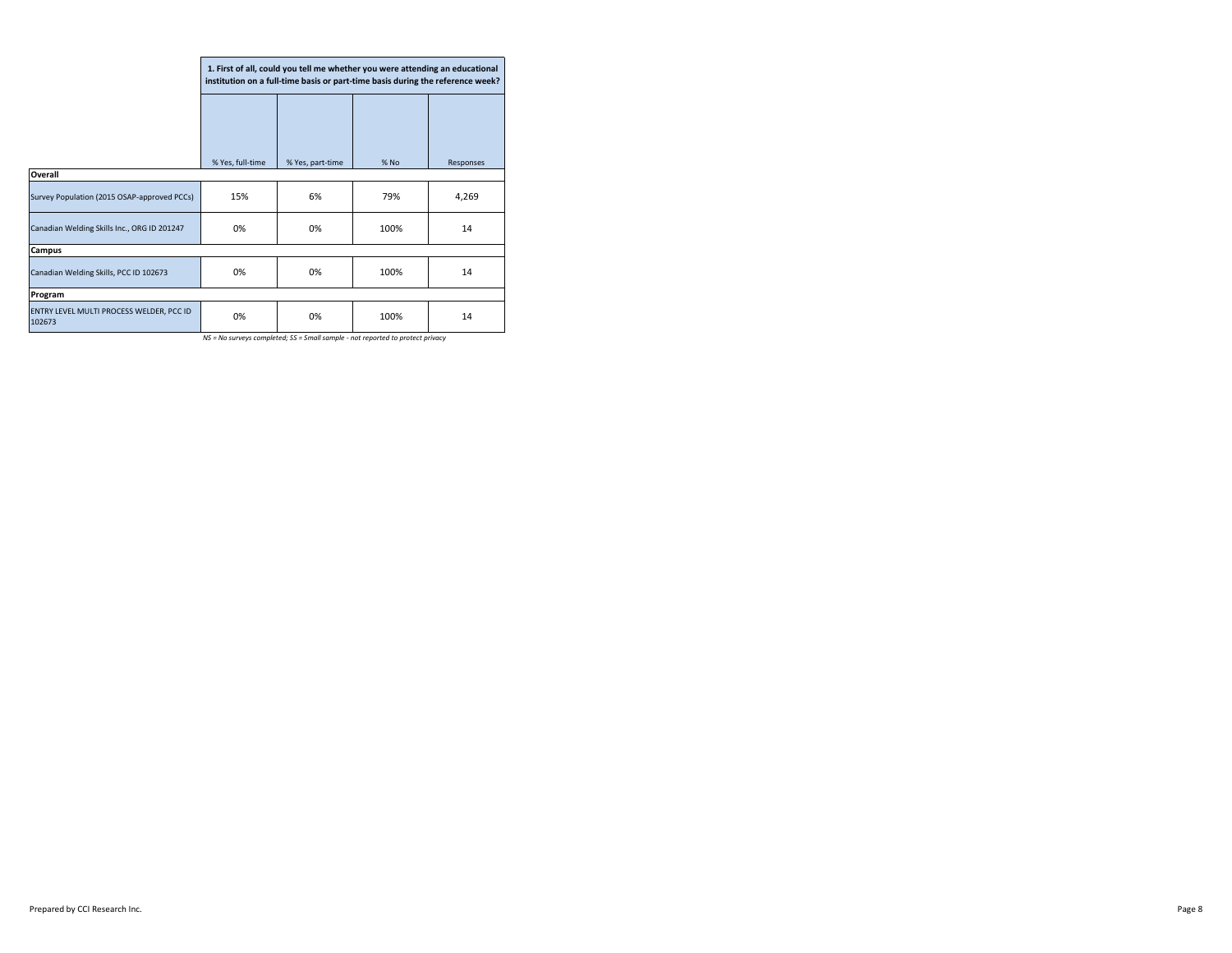|                                                    | 6. During the reference week were you |                                                                   |                                                               |                                          |                                                 |           |  |  |  |  |  |
|----------------------------------------------------|---------------------------------------|-------------------------------------------------------------------|---------------------------------------------------------------|------------------------------------------|-------------------------------------------------|-----------|--|--|--|--|--|
|                                                    | % Employed or<br>self-employed        | % Employed or<br>self-employed, but<br>looking for another<br>job | % Not employed,<br>but had accepted a<br>job to start shortly | % Not employed,<br>but looking for a job | % Not employed,<br>but not looking for a<br>job | Responses |  |  |  |  |  |
| Overall                                            |                                       |                                                                   |                                                               |                                          |                                                 |           |  |  |  |  |  |
| Survey Population (2015 OSAP-approved PCCs)        | 60%                                   | 16%                                                               | 1%                                                            | 19%                                      | 5%                                              | 3,590     |  |  |  |  |  |
| Canadian Welding Skills Inc., ORG ID 201247        | 64%                                   | 21%                                                               | 7%                                                            | 7%                                       | 0%                                              | 14        |  |  |  |  |  |
| Campus                                             |                                       |                                                                   |                                                               |                                          |                                                 |           |  |  |  |  |  |
| Canadian Welding Skills, PCC ID 102673             | 64%                                   | 21%                                                               | 7%                                                            | 7%                                       | 0%                                              | 14        |  |  |  |  |  |
| Program                                            |                                       |                                                                   |                                                               |                                          |                                                 |           |  |  |  |  |  |
| ENTRY LEVEL MULTI PROCESS WELDER, PCC ID<br>102673 | 64%                                   | 21%                                                               | 7%                                                            | 7%                                       | 0%                                              | 14        |  |  |  |  |  |

*Excluded those respondents who were attending an educational institution on a full-time basis.*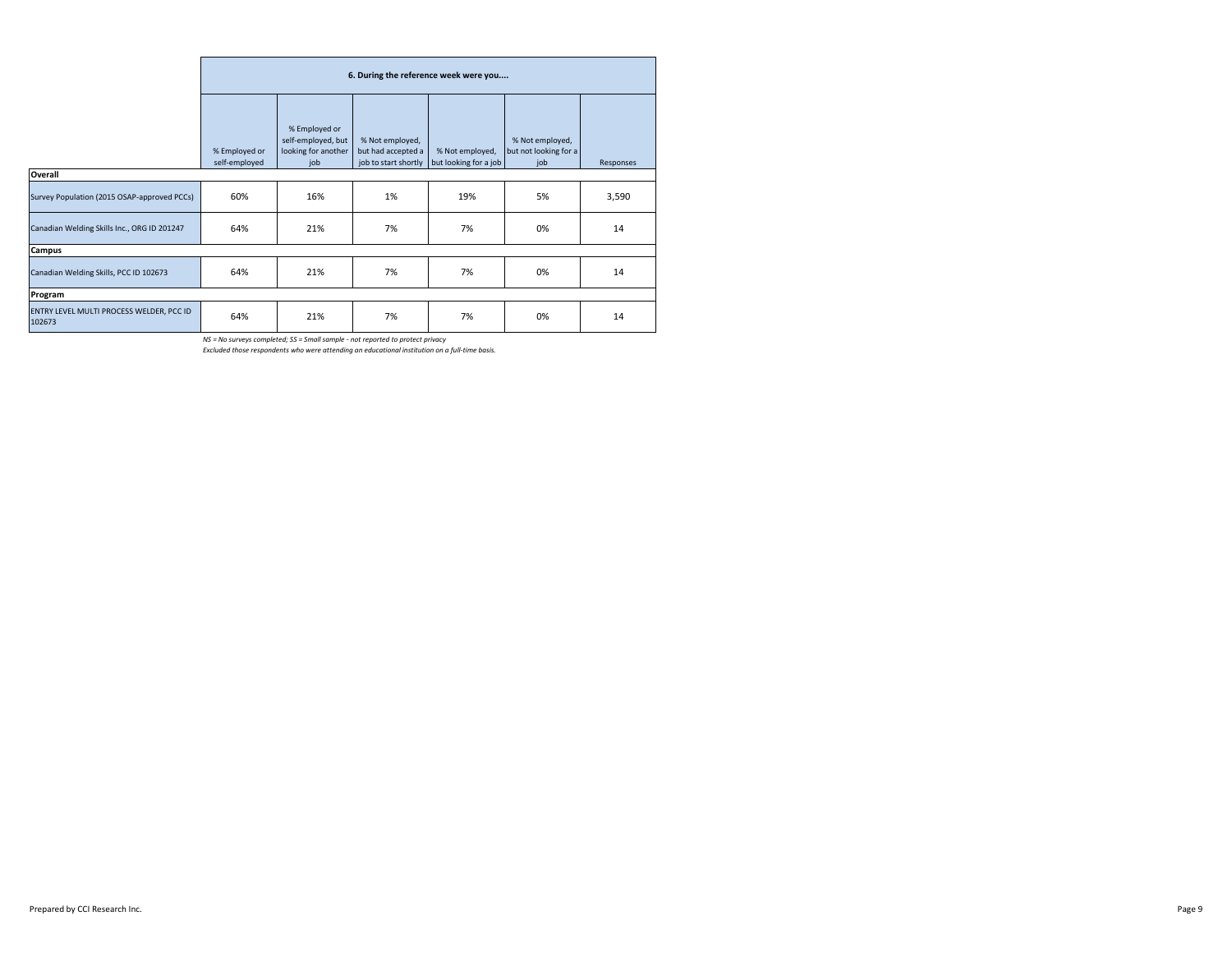|                                                    | 11. Have you ever been employed since graduation? |        |           |                |  |  |  |  |  |  |
|----------------------------------------------------|---------------------------------------------------|--------|-----------|----------------|--|--|--|--|--|--|
|                                                    | % Yes                                             | $%$ No | % Refused | Responses      |  |  |  |  |  |  |
| Overall                                            |                                                   |        |           |                |  |  |  |  |  |  |
| Survey Population (2015 OSAP-approved PCCs)        | 44%                                               | 56%    | 0%        | 853            |  |  |  |  |  |  |
| Canadian Welding Skills Inc., ORG ID 201247        | 50%                                               | 50%    | 0%        | $\overline{2}$ |  |  |  |  |  |  |
| Campus                                             |                                                   |        |           |                |  |  |  |  |  |  |
| Canadian Welding Skills, PCC ID 102673             | 50%                                               | 50%    | 0%        | 2              |  |  |  |  |  |  |
| Program                                            |                                                   |        |           |                |  |  |  |  |  |  |
| ENTRY LEVEL MULTI PROCESS WELDER, PCC ID<br>102673 | 50%                                               | 50%    | 0%        | 2              |  |  |  |  |  |  |

*Excluded those respondents who were attending an educational institution on a full-time basis, NS = No surveys completed; SS = Small sample - not reported to protect privacy or who were employed during the reference week, or were unemployed during the reference week and had never looked for a job since graduation.*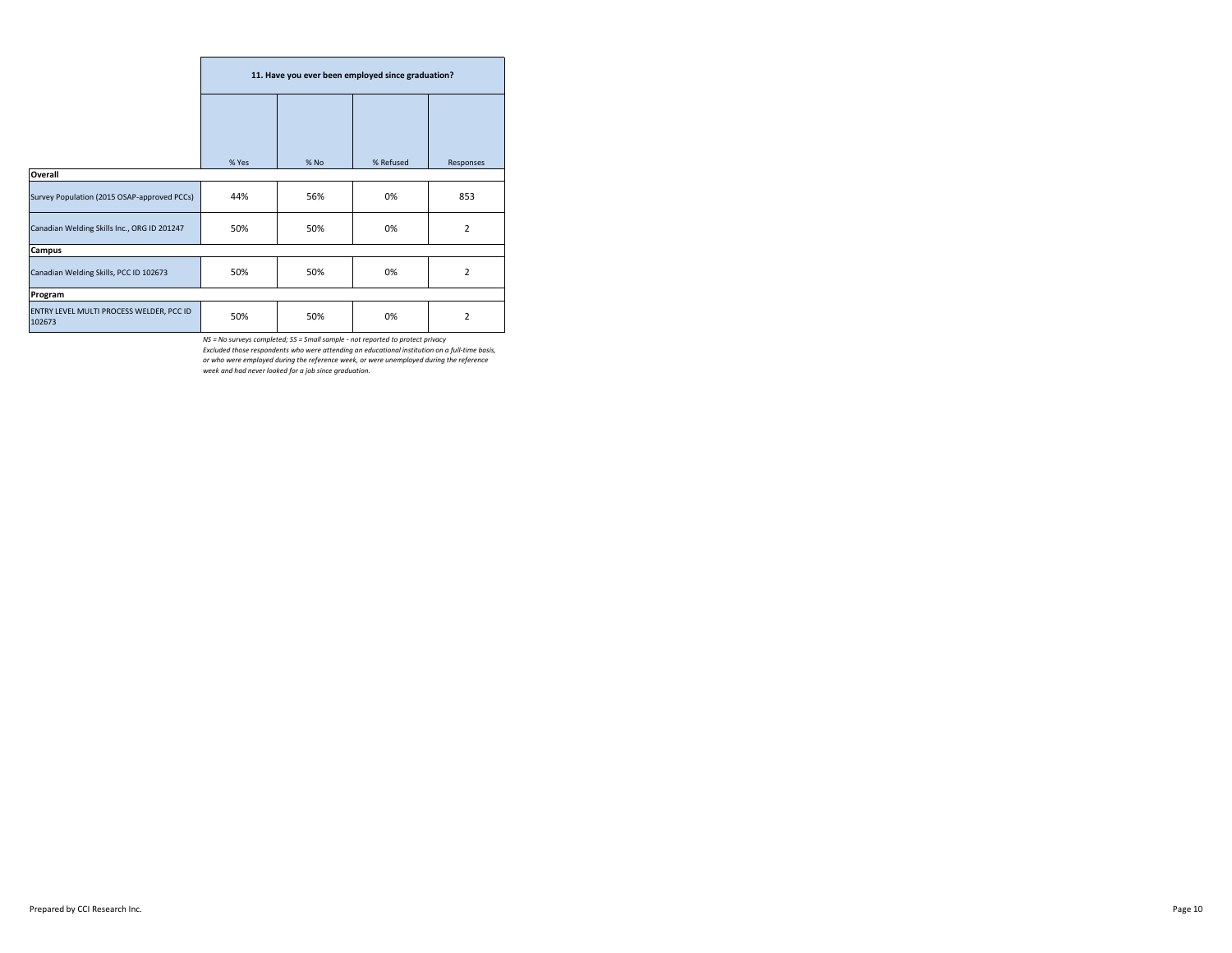|                                                    |                           | 15. Were you/will you be |             |                          |                                                     |                                  |                             |                 |           |           |  |  |  |
|----------------------------------------------------|---------------------------|--------------------------|-------------|--------------------------|-----------------------------------------------------|----------------------------------|-----------------------------|-----------------|-----------|-----------|--|--|--|
|                                                    | % A permanent<br>employee | % Self-employed          | % Freelance | % A contract<br>employee | % A temporary/<br>occasional or<br>on-call employee | % Seasonal or<br>summer employee | % Elect-to-work<br>employee | % An apprentice | % Refused | Responses |  |  |  |
| Overall                                            |                           |                          |             |                          |                                                     |                                  |                             |                 |           |           |  |  |  |
| Survey Population (2015 OSAP-approved PCCs)        | 52%                       | 19%                      | 1%          | 11%                      | 12%                                                 | 5%                               | 0%                          | 0%              | 1%        | 3,096     |  |  |  |
| Canadian Welding Skills Inc., ORG ID 201247        | 62%                       | 8%                       | 0%          | 23%                      | 8%                                                  | 0%                               | 0%                          | 0%              | 0%        | 13        |  |  |  |
| Campus                                             |                           |                          |             |                          |                                                     |                                  |                             |                 |           |           |  |  |  |
| Canadian Welding Skills, PCC ID 102673             | 62%                       | 8%                       | 0%          | 23%                      | 8%                                                  | 0%                               | 0%                          | 0%              | 0%        | 13        |  |  |  |
| Program                                            |                           |                          |             |                          |                                                     |                                  |                             |                 |           |           |  |  |  |
| ENTRY LEVEL MULTI PROCESS WELDER, PCC ID<br>102673 | 62%                       | 8%                       | 0%          | 23%                      | 8%                                                  | 0%                               | 0%                          | 0%              | 0%        | 13        |  |  |  |

Included only those respondents who were not attending an educational institution on a full-time basis, and who were either employed during the reference week, or not employed during the reference week but had accepted a j *employed during the reference week but had been employed since graduation.*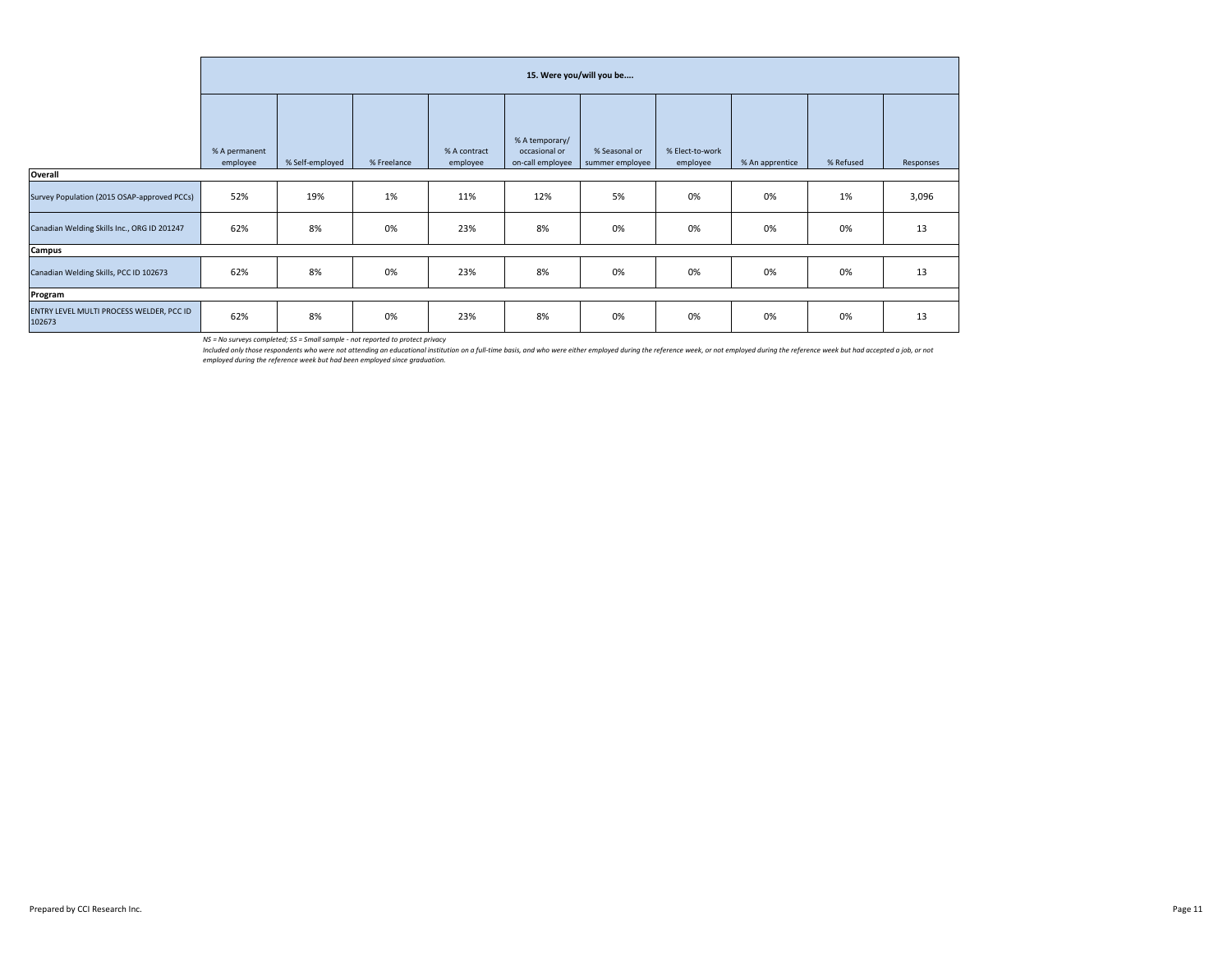|                                                    | 20. Was this job related to the program that you graduated from? |                  |        |           |  |  |  |  |  |  |
|----------------------------------------------------|------------------------------------------------------------------|------------------|--------|-----------|--|--|--|--|--|--|
|                                                    |                                                                  |                  |        |           |  |  |  |  |  |  |
|                                                    | % Yes                                                            | % Yes, partially | $%$ No | Responses |  |  |  |  |  |  |
| Overall                                            |                                                                  |                  |        |           |  |  |  |  |  |  |
| Survey Population (2015 OSAP-approved PCCs)        | 61%                                                              | 10%              | 29%    | 3,087     |  |  |  |  |  |  |
| Canadian Welding Skills Inc., ORG ID 201247        | 69%                                                              | 15%              | 15%    | 13        |  |  |  |  |  |  |
| Campus                                             |                                                                  |                  |        |           |  |  |  |  |  |  |
| Canadian Welding Skills, PCC ID 102673             | 69%                                                              | 15%              | 15%    | 13        |  |  |  |  |  |  |
| Program                                            |                                                                  |                  |        |           |  |  |  |  |  |  |
| ENTRY LEVEL MULTI PROCESS WELDER, PCC ID<br>102673 | 69%                                                              | 15%              | 15%    | 13        |  |  |  |  |  |  |

*Included only those respondents who were not attending an educational institution on a full-NS = No surveys completed; SS = Small sample - not reported to protect privacy time basis, and who were either employed during the reference week, or not employed during the reference week but had accepted a job, or not employed during the reference week but had been employed since graduation.*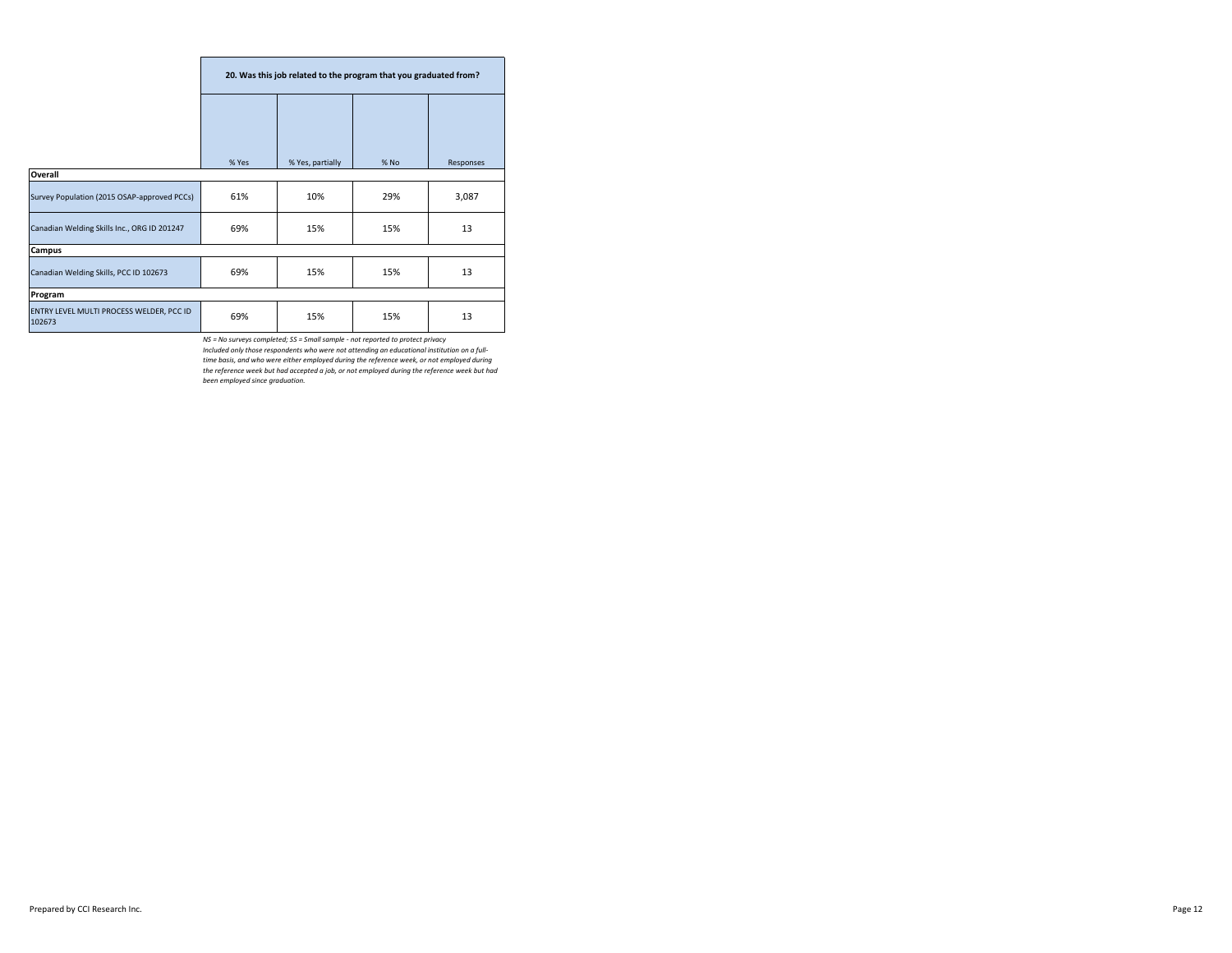|                                                    |                                           | 21. To what extent did the skills you developed during college help you get your job? |                                         |                                                            |      |                           |           |  |  |  |  |  |  |
|----------------------------------------------------|-------------------------------------------|---------------------------------------------------------------------------------------|-----------------------------------------|------------------------------------------------------------|------|---------------------------|-----------|--|--|--|--|--|--|
|                                                    | % Helpful and<br><b>Extremely helpful</b> | % Neither helpful<br>nor unhelpful                                                    | % Not helpful and<br>Not at all helpful | % Don't know/ Not<br>applicable, had job<br>before college | Mean | <b>Standard Deviation</b> | Responses |  |  |  |  |  |  |
| Overall                                            |                                           |                                                                                       |                                         |                                                            |      |                           |           |  |  |  |  |  |  |
| Survey Population (2015 OSAP-approved PCCs)        | 82%                                       | 5%                                                                                    | 13%                                     | 5%                                                         | 3.95 | 1.12                      | 3,081     |  |  |  |  |  |  |
| Canadian Welding Skills Inc., ORG ID 201247        | 92%                                       | 0%                                                                                    | 8%                                      | 0%                                                         | 4.62 | 1.12                      | 13        |  |  |  |  |  |  |
| Campus                                             |                                           |                                                                                       |                                         |                                                            |      |                           |           |  |  |  |  |  |  |
| Canadian Welding Skills, PCC ID 102673             | 92%                                       | 0%                                                                                    | 8%                                      | 0%                                                         | 4.62 | 1.12                      | 13        |  |  |  |  |  |  |
| Program                                            |                                           |                                                                                       |                                         |                                                            |      |                           |           |  |  |  |  |  |  |
| ENTRY LEVEL MULTI PROCESS WELDER, PCC ID<br>102673 | 92%                                       | 0%                                                                                    | 8%                                      | 0%                                                         | 4.62 | 1.12                      | 13        |  |  |  |  |  |  |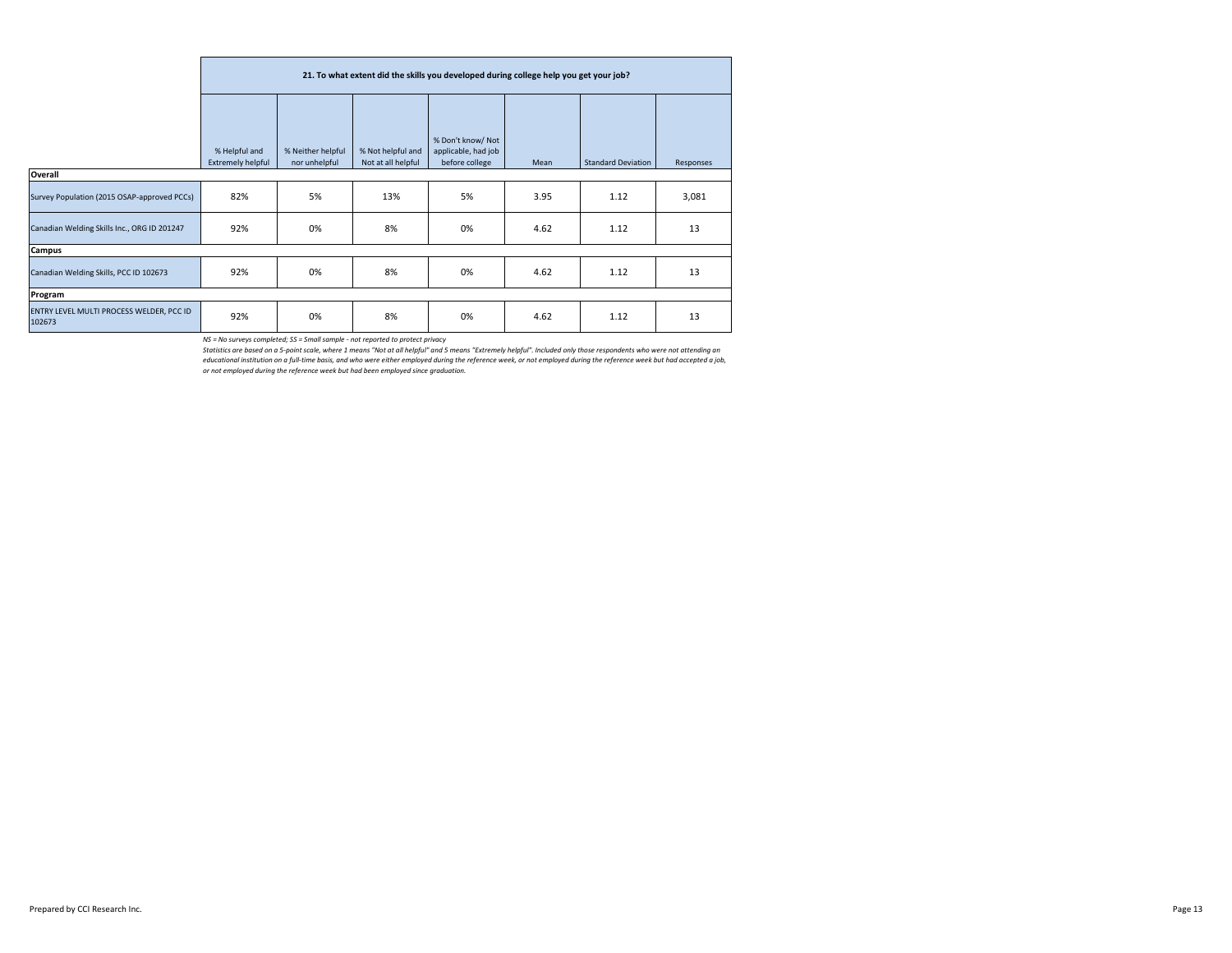|                                                    |                                   | 22a. Thinking about the demands of this job, how satisfied are you with each of the following aspects of your program?: Course<br>content |                                         |                                 |      |                           |       |  |  |  |  |  |
|----------------------------------------------------|-----------------------------------|-------------------------------------------------------------------------------------------------------------------------------------------|-----------------------------------------|---------------------------------|------|---------------------------|-------|--|--|--|--|--|
|                                                    |                                   |                                                                                                                                           |                                         |                                 |      |                           |       |  |  |  |  |  |
|                                                    | % Satisfied and<br>Very satisfied | % Neither satisfied<br>nor dissatisfied                                                                                                   | % Dissatisfied and<br>Very dissatisfied | % Don't know/<br>Not applicable | Mean | <b>Standard Deviation</b> |       |  |  |  |  |  |
| Overall                                            | Responses                         |                                                                                                                                           |                                         |                                 |      |                           |       |  |  |  |  |  |
| Survey Population (2015 OSAP-approved PCCs)        | 87%                               | 6%                                                                                                                                        | 7%                                      | 2%                              | 4.07 | 0.86                      | 3,046 |  |  |  |  |  |
| Canadian Welding Skills Inc., ORG ID 201247        | 100%                              | 0%                                                                                                                                        | 0%                                      | 0%                              | 4.69 | 0.48                      | 13    |  |  |  |  |  |
| Campus                                             |                                   |                                                                                                                                           |                                         |                                 |      |                           |       |  |  |  |  |  |
| Canadian Welding Skills, PCC ID 102673             | 100%                              | 0%                                                                                                                                        | 0%                                      | 0%                              | 4.69 | 0.48                      | 13    |  |  |  |  |  |
| Program                                            |                                   |                                                                                                                                           |                                         |                                 |      |                           |       |  |  |  |  |  |
| ENTRY LEVEL MULTI PROCESS WELDER, PCC ID<br>102673 | 100%                              | 0%                                                                                                                                        | 0%                                      | 0%                              | 4.69 | 0.48                      | 13    |  |  |  |  |  |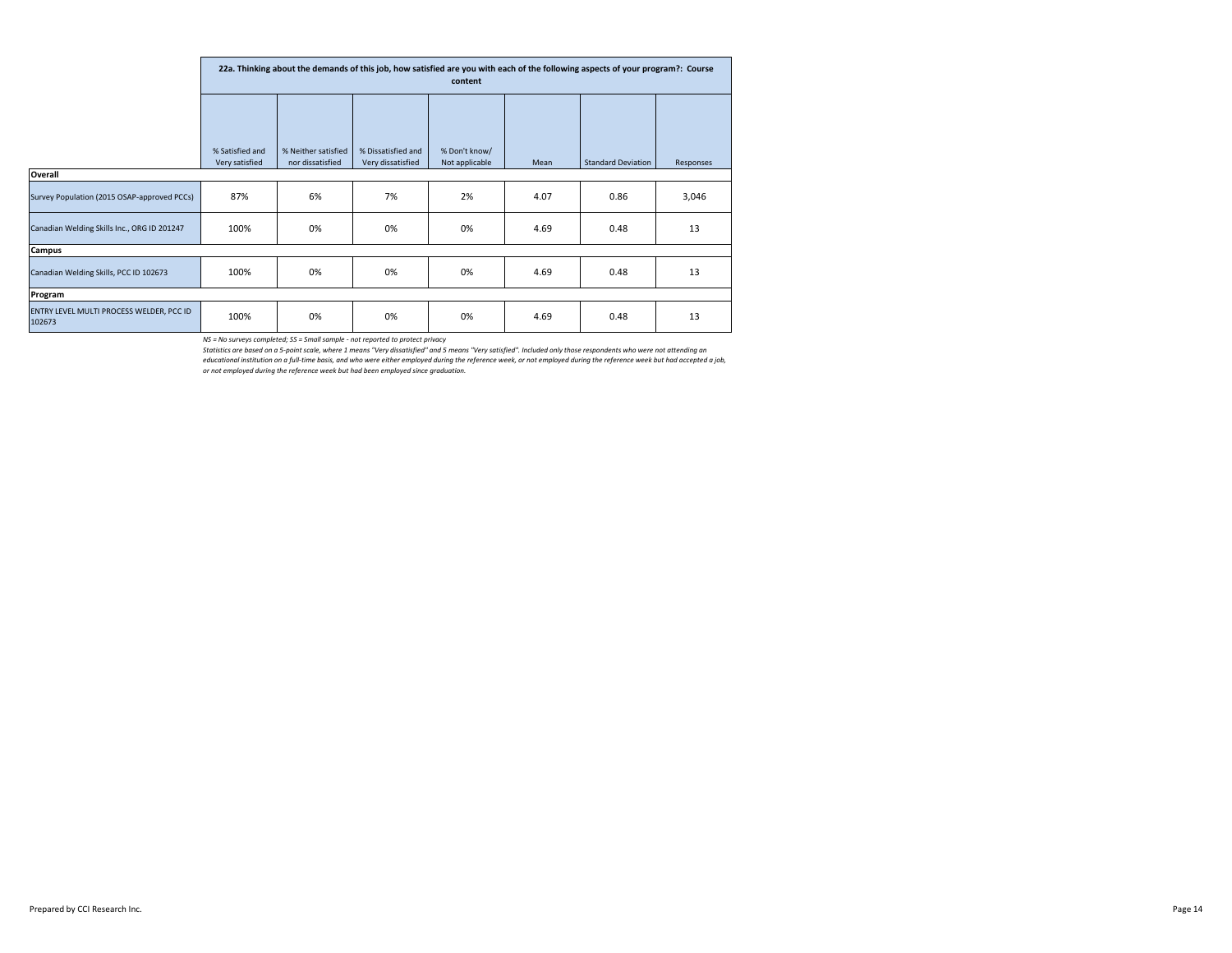|                                                    |                                   | 22b. Thinking about the demands of this job, how satisfied are you with each of the following aspects of your program?: Courses were<br>up-to-date |                                         |                                 |      |                           |           |  |  |  |  |  |
|----------------------------------------------------|-----------------------------------|----------------------------------------------------------------------------------------------------------------------------------------------------|-----------------------------------------|---------------------------------|------|---------------------------|-----------|--|--|--|--|--|
|                                                    |                                   |                                                                                                                                                    |                                         |                                 |      |                           |           |  |  |  |  |  |
|                                                    | % Satisfied and<br>Very satisfied | % Neither satisfied<br>nor dissatisfied                                                                                                            | % Dissatisfied and<br>Very dissatisfied | % Don't know/<br>Not applicable | Mean | <b>Standard Deviation</b> | Responses |  |  |  |  |  |
| Overall                                            |                                   |                                                                                                                                                    |                                         |                                 |      |                           |           |  |  |  |  |  |
| Survey Population (2015 OSAP-approved PCCs)        | 88%                               | 5%                                                                                                                                                 | 7%                                      | 2%                              | 4.11 | 0.84                      | 3,047     |  |  |  |  |  |
| Canadian Welding Skills Inc., ORG ID 201247        | 100%                              | 0%                                                                                                                                                 | 0%                                      | 0%                              | 4.77 | 0.44                      | 13        |  |  |  |  |  |
| Campus                                             |                                   |                                                                                                                                                    |                                         |                                 |      |                           |           |  |  |  |  |  |
| Canadian Welding Skills, PCC ID 102673             | 100%                              | 0%                                                                                                                                                 | 0%                                      | 0%                              | 4.77 | 0.44                      | 13        |  |  |  |  |  |
| Program                                            |                                   |                                                                                                                                                    |                                         |                                 |      |                           |           |  |  |  |  |  |
| ENTRY LEVEL MULTI PROCESS WELDER, PCC ID<br>102673 | 100%                              | 0%                                                                                                                                                 | 0%                                      | 0%                              | 4.77 | 0.44                      | 13        |  |  |  |  |  |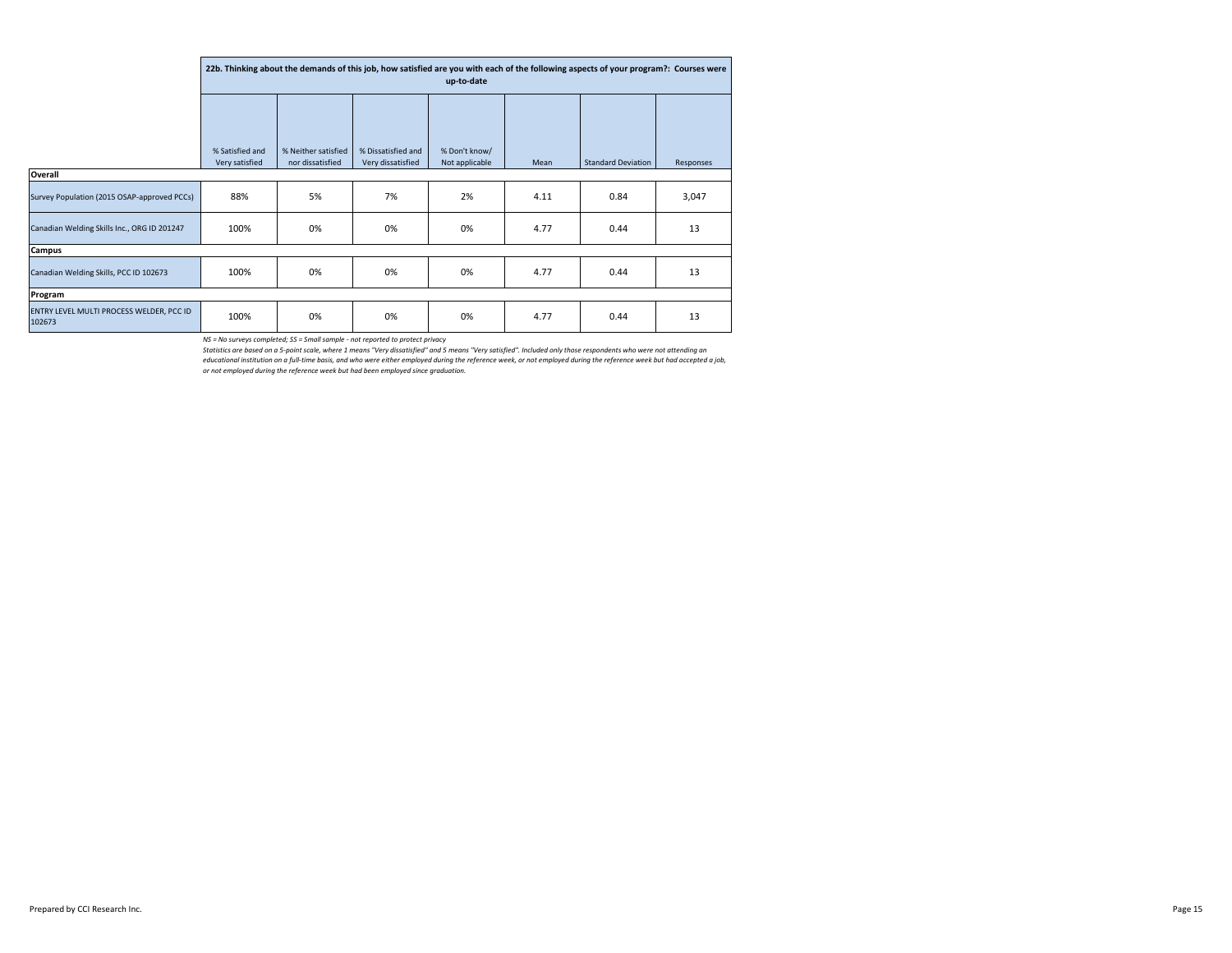|                                                    |                                   | 22c. Thinking about the demands of this job, how satisfied are you with each of the following aspects of your program?: Overall quality<br>of instruction |                                         |                                 |      |                           |           |  |  |  |  |  |
|----------------------------------------------------|-----------------------------------|-----------------------------------------------------------------------------------------------------------------------------------------------------------|-----------------------------------------|---------------------------------|------|---------------------------|-----------|--|--|--|--|--|
|                                                    |                                   |                                                                                                                                                           |                                         |                                 |      |                           |           |  |  |  |  |  |
|                                                    | % Satisfied and<br>Very satisfied | % Neither satisfied<br>nor dissatisfied                                                                                                                   | % Dissatisfied and<br>Very dissatisfied | % Don't know/<br>Not applicable | Mean | <b>Standard Deviation</b> | Responses |  |  |  |  |  |
| Overall                                            |                                   |                                                                                                                                                           |                                         |                                 |      |                           |           |  |  |  |  |  |
| Survey Population (2015 OSAP-approved PCCs)        | 85%                               | 6%                                                                                                                                                        | 8%                                      | 3%                              | 4.10 | 0.92                      | 3,055     |  |  |  |  |  |
| Canadian Welding Skills Inc., ORG ID 201247        | 100%                              | 0%                                                                                                                                                        | 0%                                      | 0%                              | 4.69 | 0.48                      | 13        |  |  |  |  |  |
| Campus                                             |                                   |                                                                                                                                                           |                                         |                                 |      |                           |           |  |  |  |  |  |
| Canadian Welding Skills, PCC ID 102673             | 100%                              | 0%                                                                                                                                                        | 0%                                      | 0%                              | 4.69 | 0.48                      | 13        |  |  |  |  |  |
| Program                                            |                                   |                                                                                                                                                           |                                         |                                 |      |                           |           |  |  |  |  |  |
| ENTRY LEVEL MULTI PROCESS WELDER, PCC ID<br>102673 | 100%                              | 0%                                                                                                                                                        | 0%                                      | 0%                              | 4.69 | 0.48                      | 13        |  |  |  |  |  |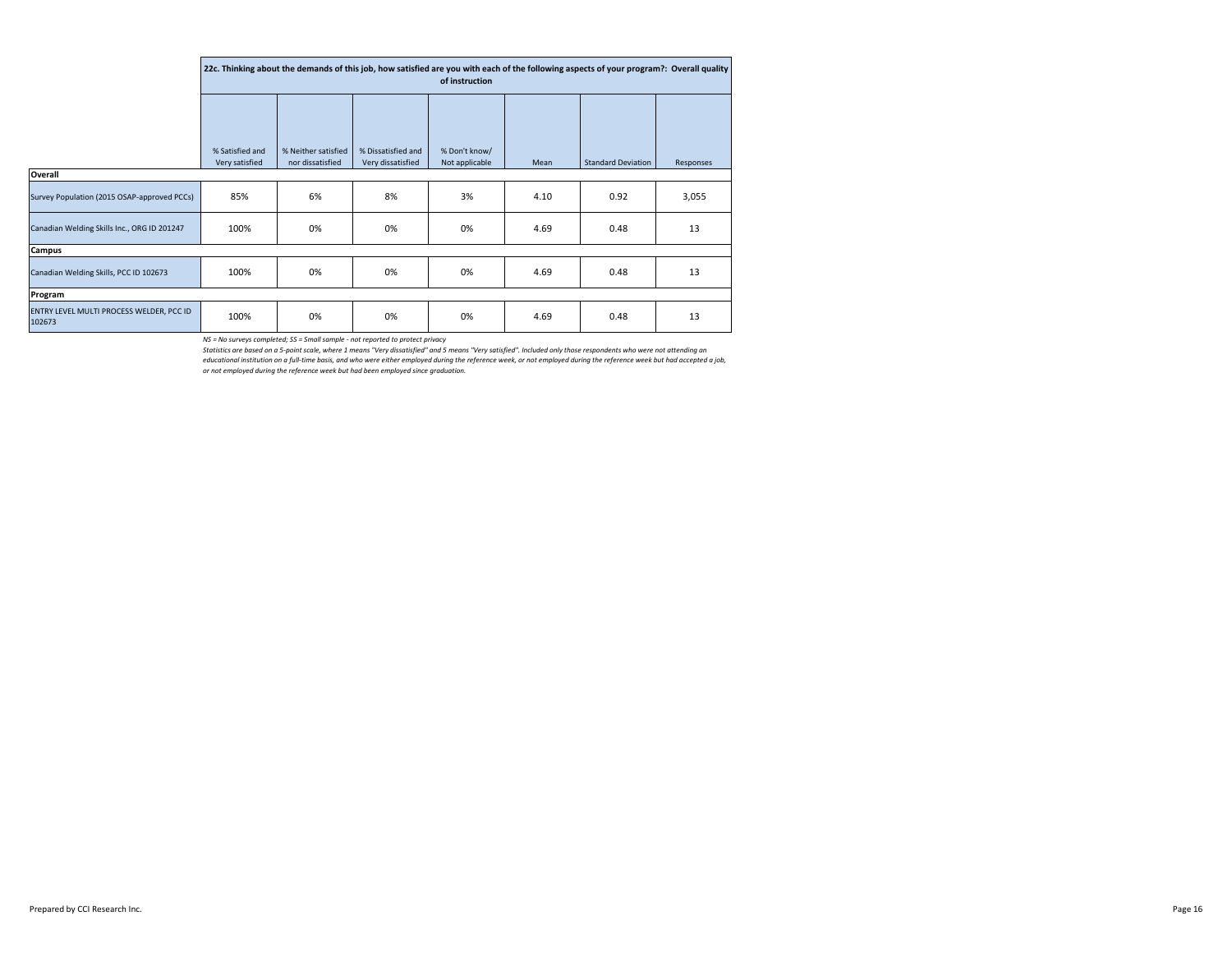|                                                    |                                   | 22d. Thinking about the demands of this job, how satisfied are you with each of the following aspects of your program?: Equipment<br>was up-to-date |                                         |                                 |      |                           |           |  |  |  |  |  |
|----------------------------------------------------|-----------------------------------|-----------------------------------------------------------------------------------------------------------------------------------------------------|-----------------------------------------|---------------------------------|------|---------------------------|-----------|--|--|--|--|--|
|                                                    |                                   |                                                                                                                                                     |                                         |                                 |      |                           |           |  |  |  |  |  |
|                                                    | % Satisfied and<br>Very satisfied | % Neither satisfied<br>nor dissatisfied                                                                                                             | % Dissatisfied and<br>Very dissatisfied | % Don't know/<br>Not applicable | Mean | <b>Standard Deviation</b> | Responses |  |  |  |  |  |
| Overall                                            |                                   |                                                                                                                                                     |                                         |                                 |      |                           |           |  |  |  |  |  |
| Survey Population (2015 OSAP-approved PCCs)        | 82%                               | 7%                                                                                                                                                  | 11%                                     | 7%                              | 3.96 | 0.95                      | 3,056     |  |  |  |  |  |
| Canadian Welding Skills Inc., ORG ID 201247        | 92%                               | 8%                                                                                                                                                  | 0%                                      | 0%                              | 4.69 | 0.63                      | 13        |  |  |  |  |  |
| Campus                                             |                                   |                                                                                                                                                     |                                         |                                 |      |                           |           |  |  |  |  |  |
| Canadian Welding Skills, PCC ID 102673             | 92%                               | 8%                                                                                                                                                  | 0%                                      | 0%                              | 4.69 | 0.63                      | 13        |  |  |  |  |  |
| Program                                            |                                   |                                                                                                                                                     |                                         |                                 |      |                           |           |  |  |  |  |  |
| ENTRY LEVEL MULTI PROCESS WELDER, PCC ID<br>102673 | 92%                               | 8%                                                                                                                                                  | 0%                                      | 0%                              | 4.69 | 0.63                      | 13        |  |  |  |  |  |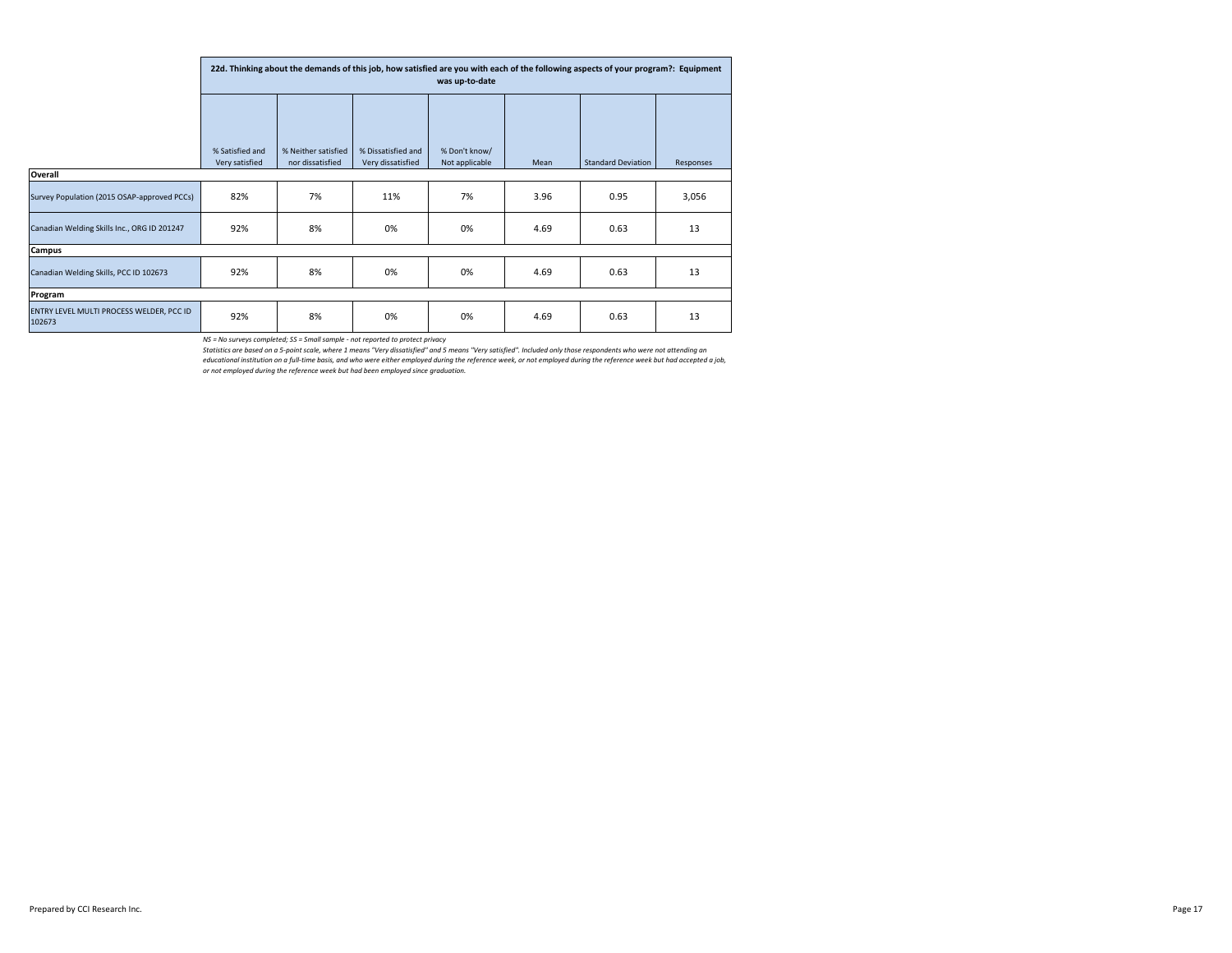|                                                    |                                   | 22e. Thinking about the demands of this job, how satisfied are you with each of the following aspects of your program?: Preparation<br>for the job market |                                         |                                 |      |                           |           |  |  |  |  |  |  |
|----------------------------------------------------|-----------------------------------|-----------------------------------------------------------------------------------------------------------------------------------------------------------|-----------------------------------------|---------------------------------|------|---------------------------|-----------|--|--|--|--|--|--|
|                                                    |                                   |                                                                                                                                                           |                                         |                                 |      |                           |           |  |  |  |  |  |  |
|                                                    | % Satisfied and<br>Very satisfied | % Neither satisfied<br>nor dissatisfied                                                                                                                   | % Dissatisfied and<br>Very dissatisfied | % Don't know/<br>Not applicable | Mean | <b>Standard Deviation</b> | Responses |  |  |  |  |  |  |
| Overall                                            |                                   |                                                                                                                                                           |                                         |                                 |      |                           |           |  |  |  |  |  |  |
| Survey Population (2015 OSAP-approved PCCs)        | 73%                               | 10%                                                                                                                                                       | 17%                                     | 4%                              | 3.72 | 1.08                      | 3,052     |  |  |  |  |  |  |
| Canadian Welding Skills Inc., ORG ID 201247        | 100%                              | 0%                                                                                                                                                        | 0%                                      | 0%                              | 4.69 | 0.48                      | 13        |  |  |  |  |  |  |
| Campus                                             |                                   |                                                                                                                                                           |                                         |                                 |      |                           |           |  |  |  |  |  |  |
| Canadian Welding Skills, PCC ID 102673             | 100%                              | 0%                                                                                                                                                        | 0%                                      | 0%                              | 4.69 | 0.48                      | 13        |  |  |  |  |  |  |
| Program                                            |                                   |                                                                                                                                                           |                                         |                                 |      |                           |           |  |  |  |  |  |  |
| ENTRY LEVEL MULTI PROCESS WELDER, PCC ID<br>102673 | 100%                              | 0%                                                                                                                                                        | 0%                                      | 0%                              | 4.69 | 0.48                      | 13        |  |  |  |  |  |  |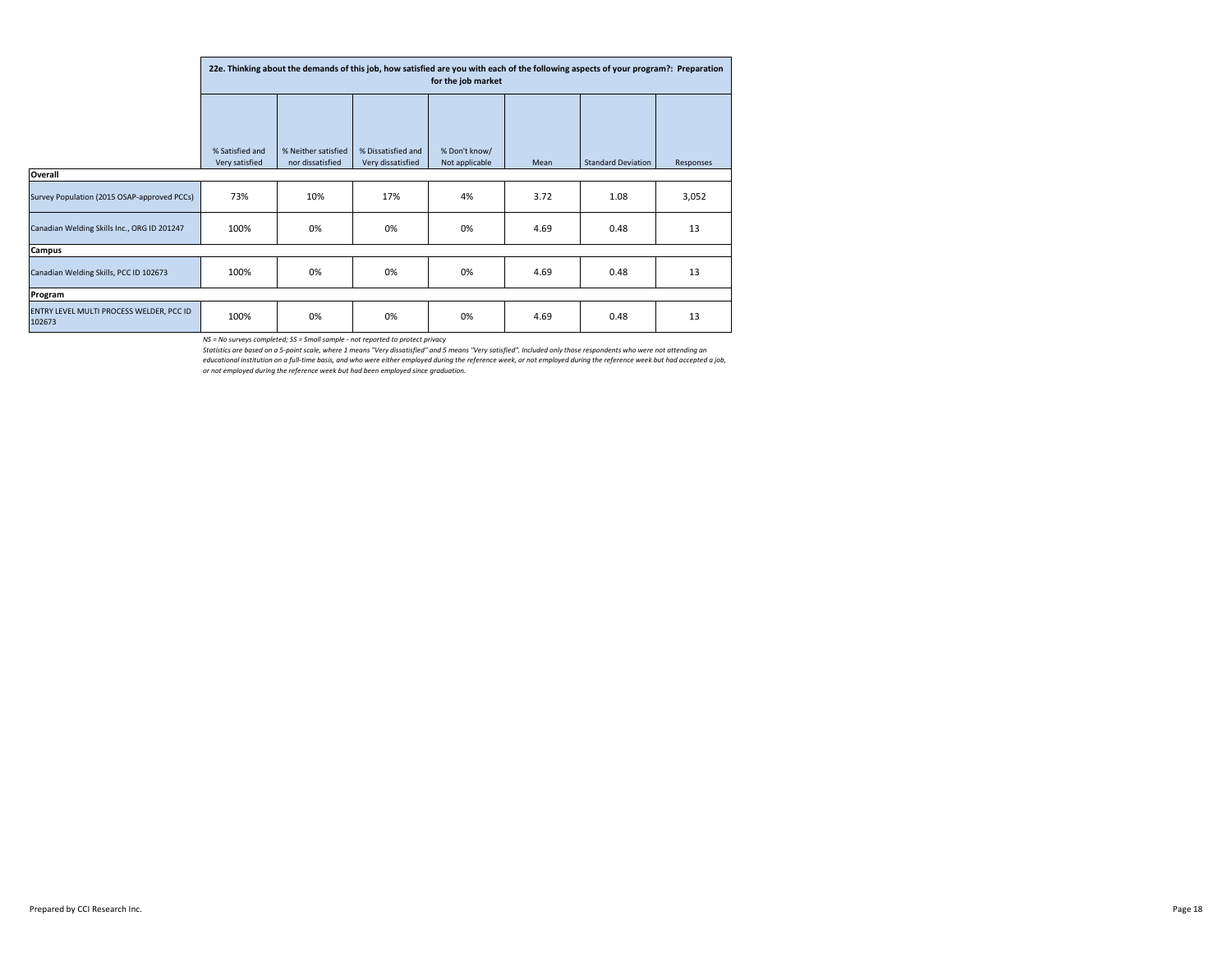|                                                    |                                   | 22f. Thinking about the demands of this job, how satisfied are you with each of the following aspects of your program?: Skills<br>developed in Co-op, clinical, field placement experience, and career placement services |                                         |                                 |      |                           |           |  |  |  |  |  |  |
|----------------------------------------------------|-----------------------------------|---------------------------------------------------------------------------------------------------------------------------------------------------------------------------------------------------------------------------|-----------------------------------------|---------------------------------|------|---------------------------|-----------|--|--|--|--|--|--|
|                                                    |                                   |                                                                                                                                                                                                                           |                                         |                                 |      |                           |           |  |  |  |  |  |  |
|                                                    | % Satisfied and<br>Very satisfied | % Neither satisfied<br>nor dissatisfied                                                                                                                                                                                   | % Dissatisfied and<br>Very dissatisfied | % Don't know/<br>Not applicable | Mean | <b>Standard Deviation</b> | Responses |  |  |  |  |  |  |
| Overall                                            |                                   |                                                                                                                                                                                                                           |                                         |                                 |      |                           |           |  |  |  |  |  |  |
| Survey Population (2015 OSAP-approved PCCs)        | 77%                               | 8%                                                                                                                                                                                                                        | 15%                                     | 18%                             | 3.85 | 1.06                      | 3,051     |  |  |  |  |  |  |
| Canadian Welding Skills Inc., ORG ID 201247        | 100%                              | 0%                                                                                                                                                                                                                        | 0%                                      | 23%                             | 4.50 | 0.53                      | 13        |  |  |  |  |  |  |
| Campus                                             |                                   |                                                                                                                                                                                                                           |                                         |                                 |      |                           |           |  |  |  |  |  |  |
| Canadian Welding Skills, PCC ID 102673             | 100%                              | 0%                                                                                                                                                                                                                        | 0%                                      | 23%                             | 4.50 | 0.53                      | 13        |  |  |  |  |  |  |
| Program                                            |                                   |                                                                                                                                                                                                                           |                                         |                                 |      |                           |           |  |  |  |  |  |  |
| ENTRY LEVEL MULTI PROCESS WELDER, PCC ID<br>102673 | 100%                              | 0%                                                                                                                                                                                                                        | 0%                                      | 23%                             | 4.50 | 0.53                      | 13        |  |  |  |  |  |  |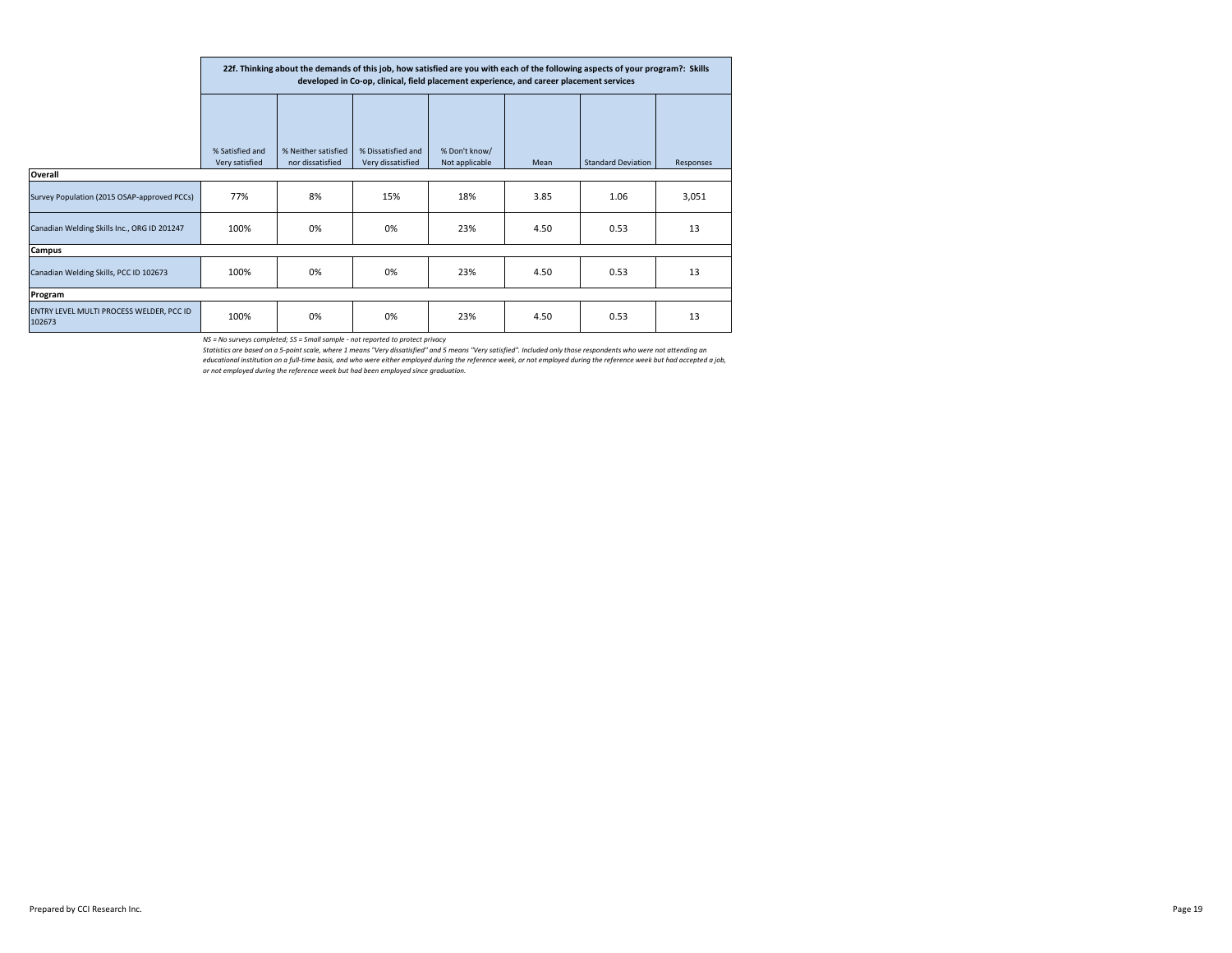|                                                    |                 | 34. How would you rate your satisfaction with the usefulness of your college education in achieving your goals after graduation? |                    |            |      |                           |           |  |  |  |  |  |  |
|----------------------------------------------------|-----------------|----------------------------------------------------------------------------------------------------------------------------------|--------------------|------------|------|---------------------------|-----------|--|--|--|--|--|--|
|                                                    |                 |                                                                                                                                  |                    |            |      |                           |           |  |  |  |  |  |  |
|                                                    | % Satisfied and | % Neither satisfied                                                                                                              | % Dissatisfied and | % Refused/ |      |                           |           |  |  |  |  |  |  |
|                                                    | Very satisfied  | nor dissatisfied                                                                                                                 | Very dissatisfied  | Don't know | Mean | <b>Standard Deviation</b> | Responses |  |  |  |  |  |  |
| Overall                                            |                 |                                                                                                                                  |                    |            |      |                           |           |  |  |  |  |  |  |
| Survey Population (2015 OSAP-approved PCCs)        | 78%             | 10%                                                                                                                              | 12%                | 2%         | 3.91 | 1.04                      | 4,112     |  |  |  |  |  |  |
| Canadian Welding Skills Inc., ORG ID 201247        | 100%            | 0%                                                                                                                               | 0%                 | 0%         | 4.57 | 0.51                      | 14        |  |  |  |  |  |  |
| Campus                                             |                 |                                                                                                                                  |                    |            |      |                           |           |  |  |  |  |  |  |
| Canadian Welding Skills, PCC ID 102673             | 100%            | 0%                                                                                                                               | 0%                 | 0%         | 4.57 | 0.51                      | 14        |  |  |  |  |  |  |
| Program                                            |                 |                                                                                                                                  |                    |            |      |                           |           |  |  |  |  |  |  |
| ENTRY LEVEL MULTI PROCESS WELDER, PCC ID<br>102673 | 100%            | 0%                                                                                                                               | 0%                 | 0%         | 4.57 | 0.51                      | 14        |  |  |  |  |  |  |

*Included All graduates who provided a valid response to Question 1.*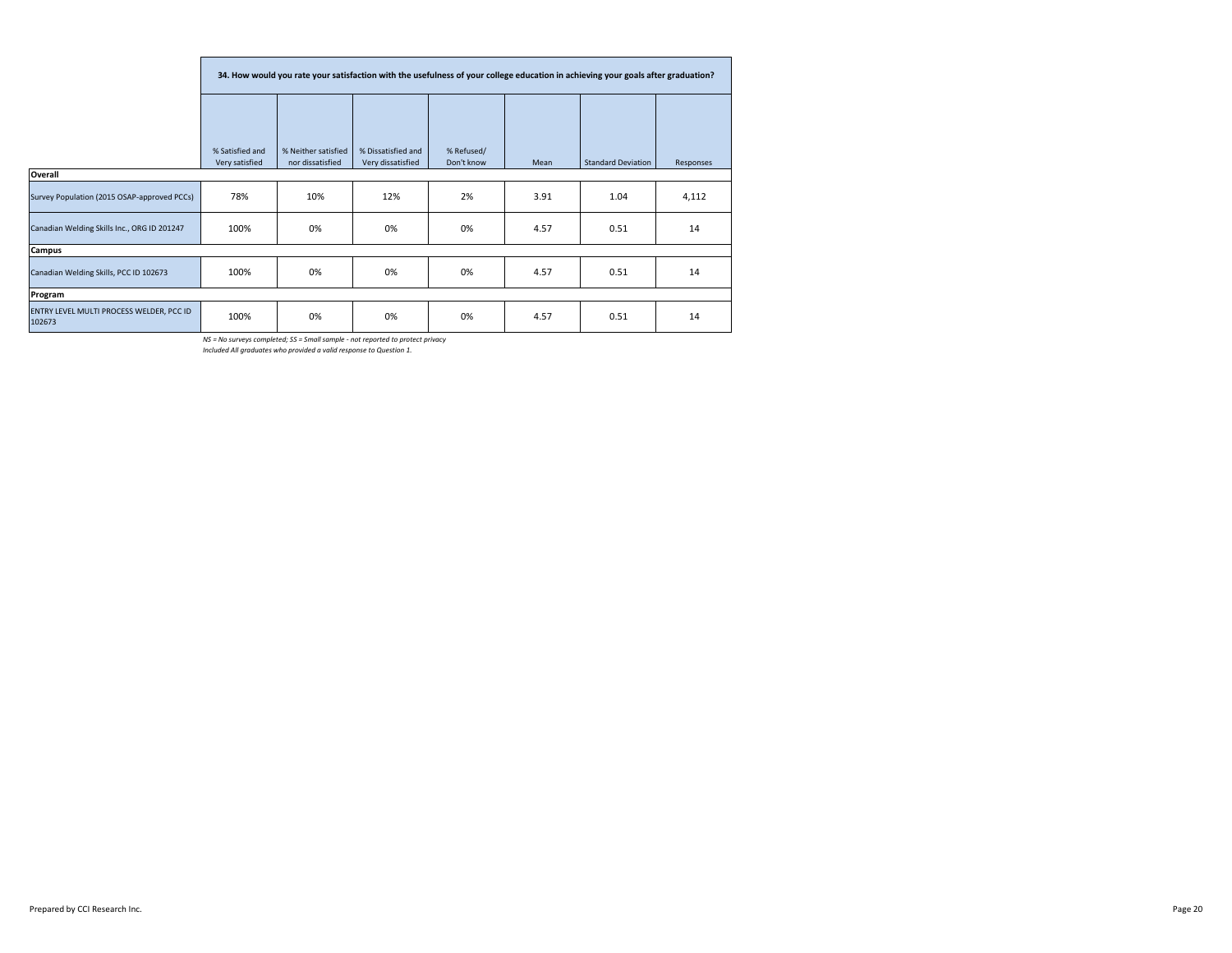|                                                    |                     | Preliminary KPIs and Related Graduate Outcomes Survey Statistics - Employer |                         |                                        |                 |                  |                          |                 |                          |                          |               |                       |  |
|----------------------------------------------------|---------------------|-----------------------------------------------------------------------------|-------------------------|----------------------------------------|-----------------|------------------|--------------------------|-----------------|--------------------------|--------------------------|---------------|-----------------------|--|
|                                                    | Total possible # of |                                                                             |                         |                                        |                 |                  |                          |                 |                          |                          |               |                       |  |
|                                                    | employers to be     |                                                                             |                         |                                        |                 |                  |                          |                 | Q74. Employers           |                          |               |                       |  |
|                                                    | contacted (not      | Total number of                                                             |                         |                                        |                 |                  |                          |                 | included in              |                          |               |                       |  |
|                                                    | dependent upon      | Graduates                                                                   |                         |                                        |                 |                  |                          |                 | Employer                 |                          | Q74. Neither  |                       |  |
|                                                    | permission or       | consenting to                                                               | <b>Graduate Consent</b> |                                        | Total number of |                  | <b>Survey Completion</b> | Survey Response | <b>Satisfaction Rate</b> | Q74. Employer            | satisfied nor | Q74. Dissatisfied     |  |
|                                                    | information         | provide information                                                         | Rate                    | Employers available employers refusing |                 | # Employers      | Rate                     | Rate            | (Validated by Date       | <b>Satisfaction Rate</b> | dissatisfied  | and Very dissatisfied |  |
|                                                    | provided)           | to contact Employer                                                         | (%)                     | to be called                           | survey          | completed survey | (% )                     | (%)             | of Birth Question)*      | (KPI %)**                | (KPI %)       | (KPI %)               |  |
| Overall                                            |                     |                                                                             |                         |                                        |                 |                  |                          |                 |                          |                          |               |                       |  |
| Survey Population (2015 OSAP-approved PCCs)        | 3,378               | 510                                                                         | 24.8%                   | 703                                    | 35              | 255              | 36.3%                    | 52.8%           | 224                      | 92.0%                    | 3.6%          | 4.5%                  |  |
| Canadian Welding Skills Inc., ORG ID 201247        | 12                  | 3                                                                           | 27.3%                   | 4                                      | $\mathbf 0$     | $\overline{2}$   | 50.0%                    | 100.0%          | 2                        | 100.0%                   | 0.0%          | 0.0%                  |  |
| Campus                                             |                     |                                                                             |                         |                                        |                 |                  |                          |                 |                          |                          |               |                       |  |
| Canadian Welding Skills, PCC ID 102673             | 12                  | 3                                                                           | 27.3%                   | 4                                      | $^{\circ}$      | $\overline{2}$   | 50.0%                    | 100.0%          | 2                        | 100.0%                   | 0.0%          | 0.0%                  |  |
| Program                                            |                     |                                                                             |                         |                                        |                 |                  |                          |                 |                          |                          |               |                       |  |
| ENTRY LEVEL MULTI PROCESS WELDER, PCC ID<br>102673 | 12                  | 3                                                                           | 27.3%                   | 4                                      | $\mathbf 0$     | $\overline{2}$   | 50.0%                    | 100.0%          | 2                        | 100.0%                   | 0.0%          | 0.0%                  |  |

The Survey Completion Rate is the total number of completed surveys divided by the total number of employers. The Survey Response Rate is the total number of completed surveys divided by the total number of valid employer

*Employer Satisfaction Rate = Employers Satisfied or Very Satisfied/Employers that Responded*

*\*Only graduates that were validated by Question 44 – Date of Birth – are included in the KPI calculations.*

\*\*Please be advised that Employer Satisfaction Rate will not be calculated and published as a final KPI this year (2014 KPI Collection cycle). This KPI will be calculated and published for the 2015 KPI Collection Cycle.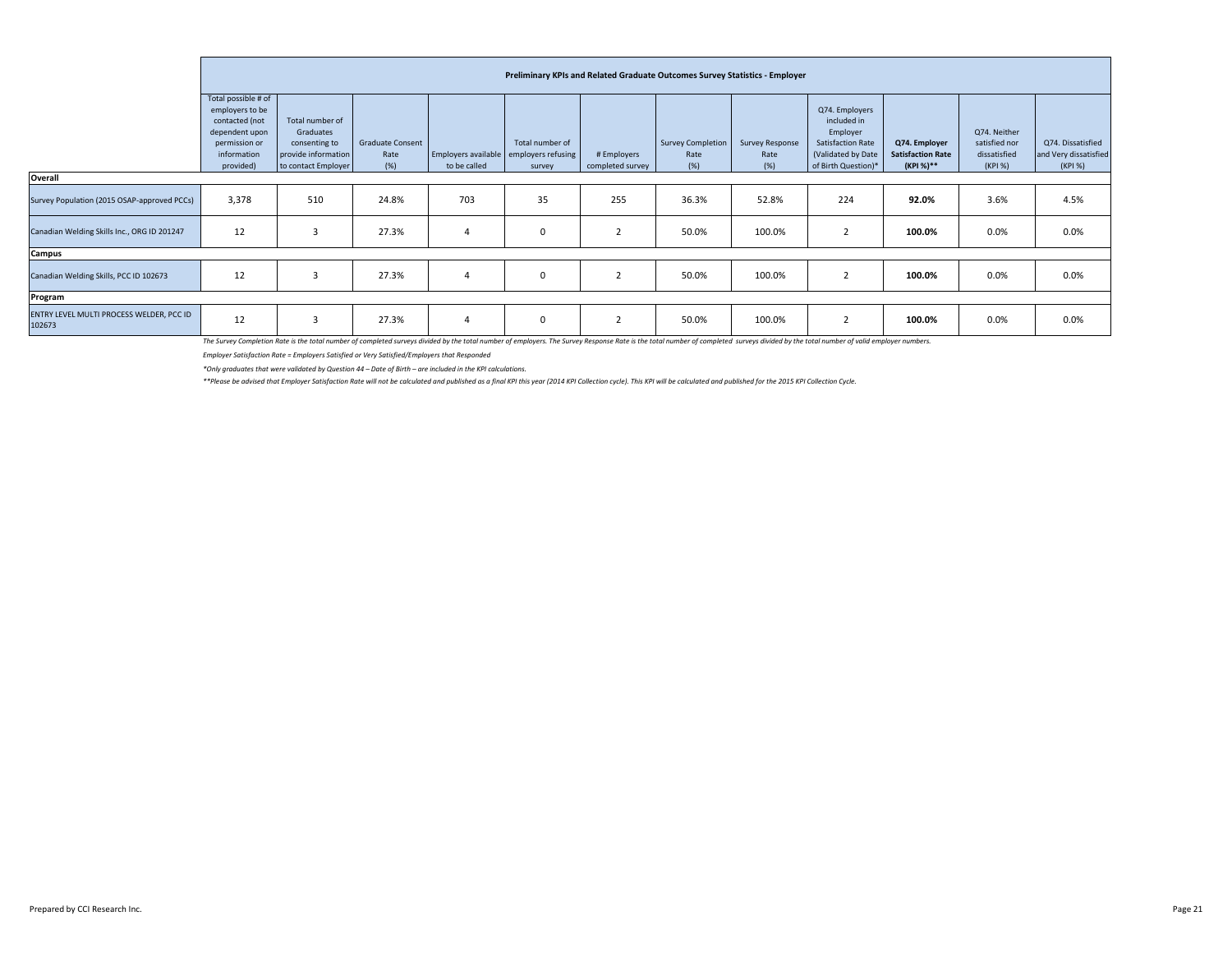|                                                    |                            | Preliminary KPI: Employer Satisfaction Rate Calculation |                                               |                    |                         |                                                                                                           |                                                                          |                                                                     |                                                                          |  |  |  |  |
|----------------------------------------------------|----------------------------|---------------------------------------------------------|-----------------------------------------------|--------------------|-------------------------|-----------------------------------------------------------------------------------------------------------|--------------------------------------------------------------------------|---------------------------------------------------------------------|--------------------------------------------------------------------------|--|--|--|--|
|                                                    | # Very Dissatisfied<br>(1) | # Dissatisfied<br>(2)                                   | # Neither satisfied<br>nor disatisfied<br>(3) | # Satisfied<br>(4) | # Very Satisfied<br>(5) | Q74. Employers<br>included in<br>Employer<br><b>Satisfaction Rate</b><br>$(6) =$<br>$(1)+(2)+(3)+(4)+(5)$ | Q74. Employer<br><b>Satisfaction Rate</b><br>(KPI %)*<br>$((4)+(5))/(6)$ | Q74. Neither<br>satisfied nor<br>dissatisfied<br>(KPI %)<br>(3)/(6) | Q74. Dissatisfied<br>and Very dissatisfied<br>(KPI %)<br>$((1)+(2))/(6)$ |  |  |  |  |
| Overall                                            |                            |                                                         |                                               |                    |                         |                                                                                                           |                                                                          |                                                                     |                                                                          |  |  |  |  |
| Survey Population (2015 OSAP-approved PCCs)        | 3                          | $\overline{7}$                                          | 8                                             | 98                 | 108                     | 224                                                                                                       | 92.0%                                                                    | 3.6%                                                                | 4.5%                                                                     |  |  |  |  |
| Canadian Welding Skills Inc., ORG ID 201247        | 0                          | 0                                                       | $\mathbf 0$                                   | $\mathbf 0$        | $\overline{2}$          | $\overline{2}$                                                                                            | 100.0%                                                                   | 0.0%                                                                | 0.0%                                                                     |  |  |  |  |
| Campus                                             |                            |                                                         |                                               |                    |                         |                                                                                                           |                                                                          |                                                                     |                                                                          |  |  |  |  |
| Canadian Welding Skills, PCC ID 102673             | 0                          | 0                                                       | $\mathbf 0$                                   | $\mathbf 0$        | $\overline{2}$          | $\overline{2}$                                                                                            | 100.0%                                                                   | 0.0%                                                                | 0.0%                                                                     |  |  |  |  |
| Program                                            |                            |                                                         |                                               |                    |                         |                                                                                                           |                                                                          |                                                                     |                                                                          |  |  |  |  |
| ENTRY LEVEL MULTI PROCESS WELDER, PCC ID<br>102673 | $\mathbf 0$                | 0                                                       | $\mathbf 0$                                   | $\mathbf 0$        | $\overline{2}$          | $\overline{2}$                                                                                            | 100.0%                                                                   | 0.0%                                                                | 0.0%                                                                     |  |  |  |  |

\*Employer Satisfaction is defined as the percentage of employers who completed Question 74 who are satisfied or are very satisfied with the employee's overall college preparation for the type of work he/she was doing.<br>Plea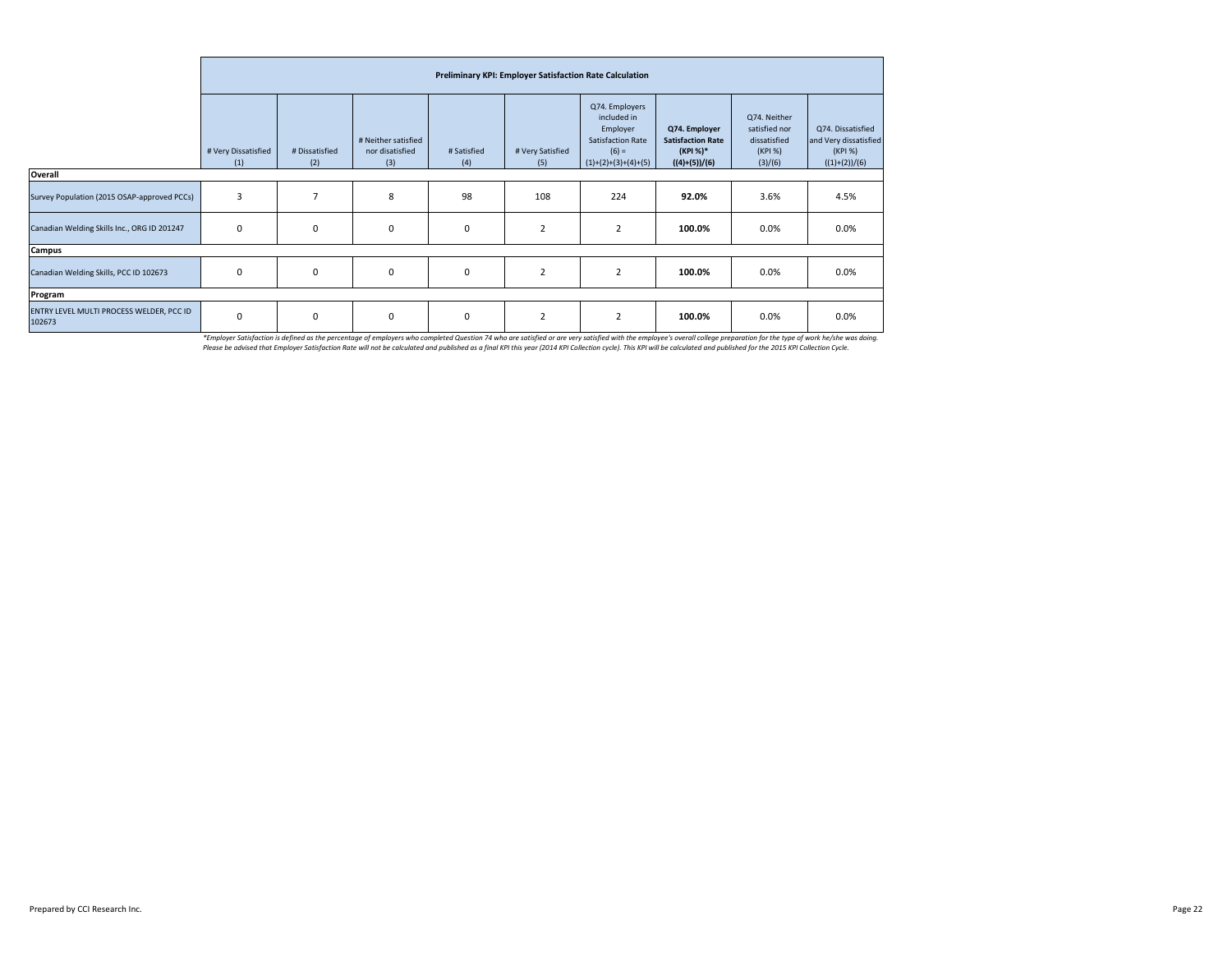|                                                    | <b>Employer Call Disposition (Part 1 of 3)</b> |           |              |                                 |             |            |          |                        |             |                            |                                     |  |
|----------------------------------------------------|------------------------------------------------|-----------|--------------|---------------------------------|-------------|------------|----------|------------------------|-------------|----------------------------|-------------------------------------|--|
|                                                    | % Completed                                    | % Refused | % Terminated | % Supervisor not<br>there/known | % No answer | % Callback | % Not in | % Answering<br>machine | % Busy line | % Language<br>difficulties | Employers available<br>to be called |  |
| Overall                                            |                                                |           |              |                                 |             |            |          |                        |             |                            |                                     |  |
| Survey Population (2015 OSAP-approved PCCs)        | 36.3%                                          | 5.0%      | 0.9%         | 1.0%                            | 3.4%        | 2.0%       | 0.1%     | 13.1%                  | 0.1%        | 0.0%                       | 703                                 |  |
| Canadian Welding Skills Inc., ORG ID 201247        | 50.0%                                          | 0.0%      | 0.0%         | 0.0%                            | $0.0\%$     | 0.0%       | 0.0%     | 0.0%                   | 0.0%        | 0.0%                       |                                     |  |
| Campus                                             |                                                |           |              |                                 |             |            |          |                        |             |                            |                                     |  |
| Canadian Welding Skills, PCC ID 102673             | 50.0%                                          | 0.0%      | 0.0%         | 0.0%                            | 0.0%        | 0.0%       | 0.0%     | 0.0%                   | 0.0%        | 0.0%                       |                                     |  |
| Program                                            |                                                |           |              |                                 |             |            |          |                        |             |                            |                                     |  |
| ENTRY LEVEL MULTI PROCESS WELDER, PCC ID<br>102673 | 50.0%                                          | 0.0%      | 0.0%         | 0.0%                            | 0.0%        | 0.0%       | 0.0%     | 0.0%                   | 0.0%        | 0.0%                       |                                     |  |

*Call disposition percentages shown represent the number of employers within each call disposition as a proportion of the employers available to be called.*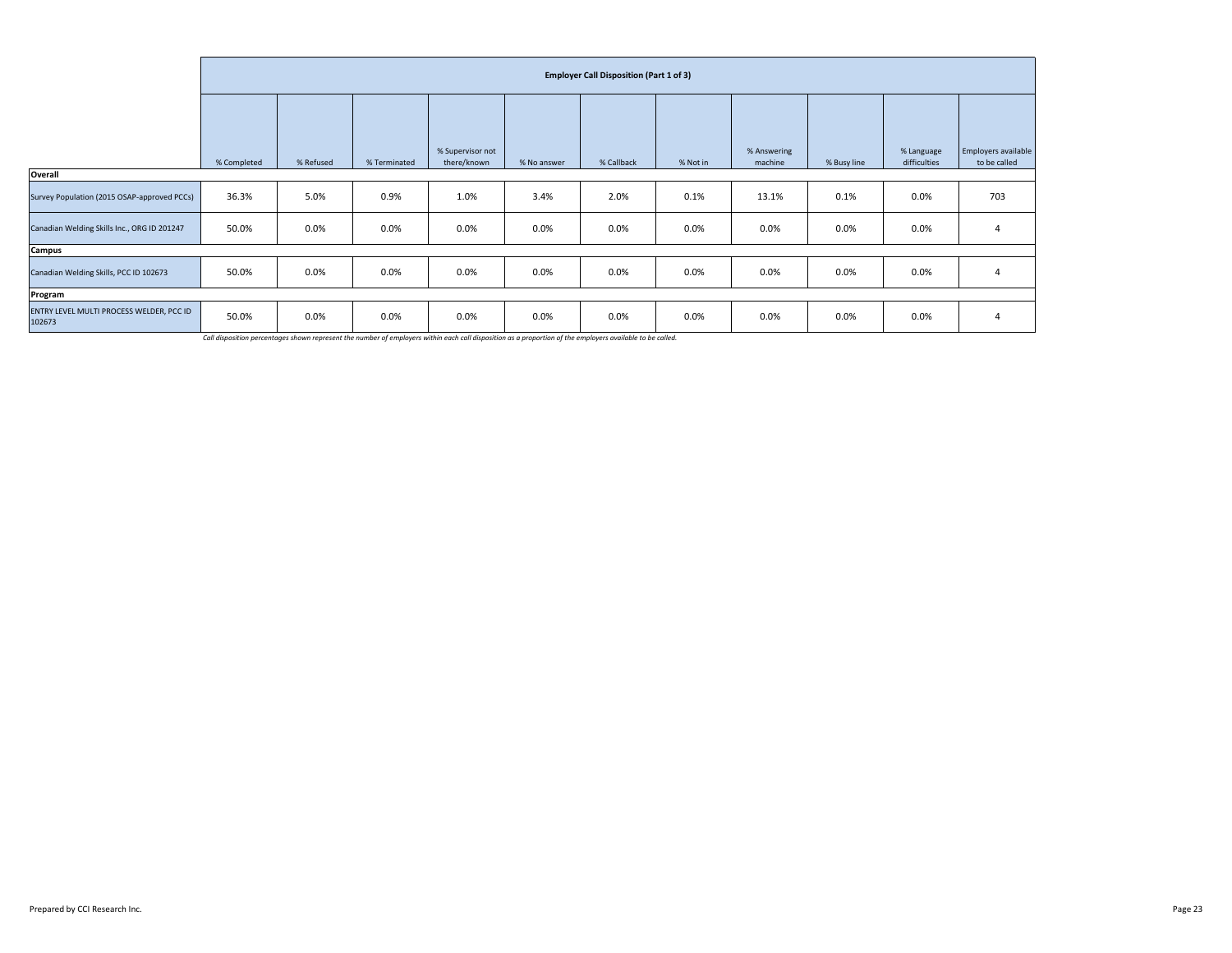|                                                    |                                  | <b>Employer Call Disposition (Part 2 of 3)</b> |                       |      |                                   |                    |                  |                                                        |                                                      |                                                    |              |  |  |
|----------------------------------------------------|----------------------------------|------------------------------------------------|-----------------------|------|-----------------------------------|--------------------|------------------|--------------------------------------------------------|------------------------------------------------------|----------------------------------------------------|--------------|--|--|
|                                                    | % Supervisor didn't<br>know grad | % Number not in<br>service                     | % New number<br>given |      | % Fax or data line % Wrong number | % Multiple listing | % No new listing | % Wrong number,<br>person moved, new<br>number refused | % Did not work<br>there during the<br>reference week | % Supervisor's name Employers available<br>missing | to be called |  |  |
| Overall                                            |                                  |                                                |                       |      |                                   |                    |                  |                                                        |                                                      |                                                    |              |  |  |
| Survey Population (2015 OSAP-approved PCCs)        | 0.0%                             | 3.4%                                           | 0.0%                  | 0.0% | 8.8%                              | 0.0%               | 0.0%             | 0.0%                                                   | 0.9%                                                 | 0.6%                                               | 703          |  |  |
| Canadian Welding Skills Inc., ORG ID 201247        | 0.0%                             | 0.0%                                           | 0.0%                  | 0.0% | 25.0%                             | 0.0%               | 0.0%             | 0.0%                                                   | 0.0%                                                 | 0.0%                                               |              |  |  |
| Campus                                             |                                  |                                                |                       |      |                                   |                    |                  |                                                        |                                                      |                                                    |              |  |  |
| Canadian Welding Skills, PCC ID 102673             | 0.0%                             | 0.0%                                           | 0.0%                  | 0.0% | 25.0%                             | 0.0%               | 0.0%             | 0.0%                                                   | 0.0%                                                 | 0.0%                                               | 4            |  |  |
| Program                                            |                                  |                                                |                       |      |                                   |                    |                  |                                                        |                                                      |                                                    |              |  |  |
| ENTRY LEVEL MULTI PROCESS WELDER, PCC ID<br>102673 | 0.0%                             | 0.0%                                           | 0.0%                  | 0.0% | 25.0%                             | 0.0%               | 0.0%             | 0.0%                                                   | 0.0%                                                 | 0.0%                                               |              |  |  |

*Call disposition percentages shown represent the number of employers within each call disposition as a proportion of the employers available to be called.*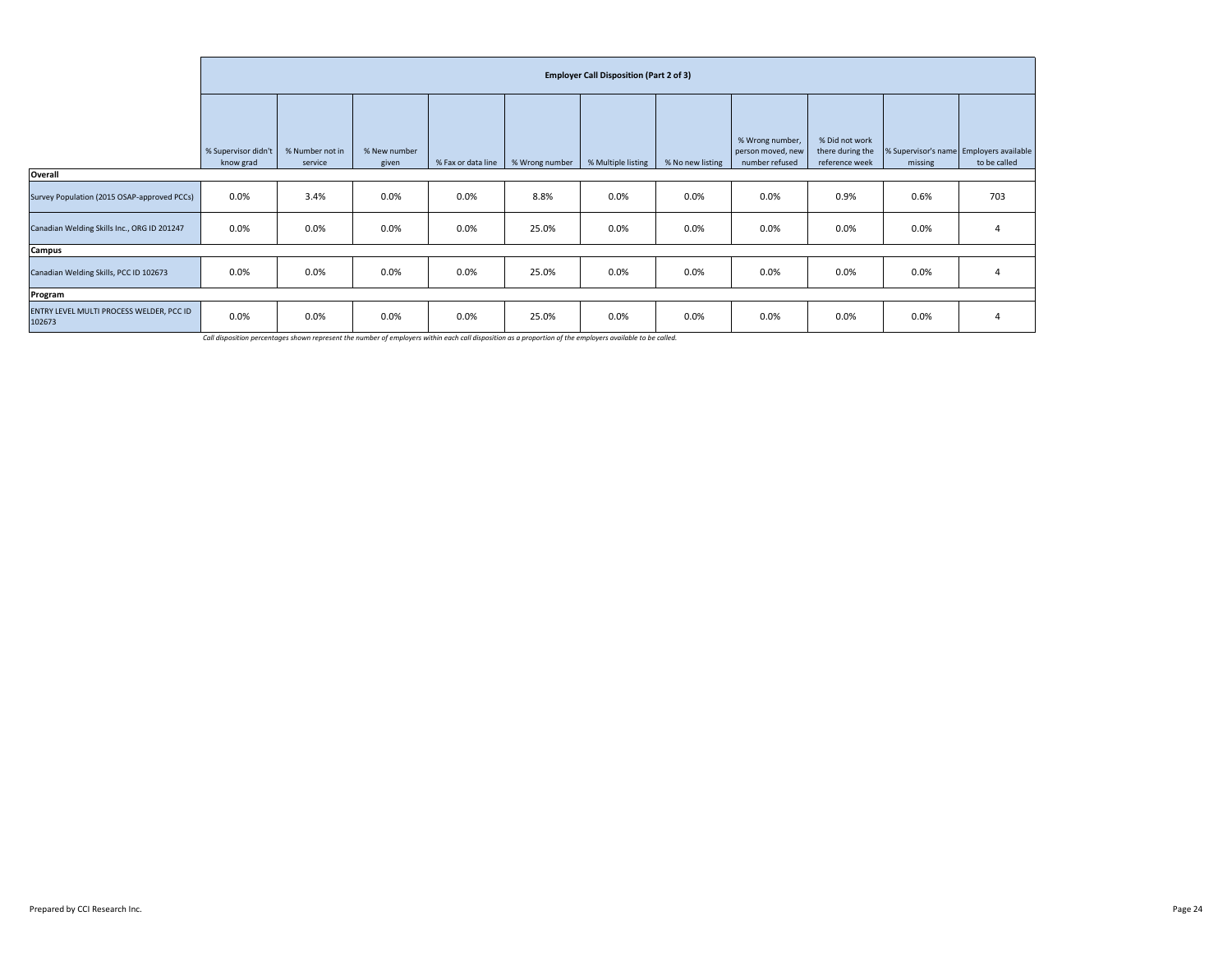|                                                    | <b>Employer Call Disposition (Part 3 of 3)</b> |           |                   |                |           |                                                  |                            |                  |         |                             |         |                                     |
|----------------------------------------------------|------------------------------------------------|-----------|-------------------|----------------|-----------|--------------------------------------------------|----------------------------|------------------|---------|-----------------------------|---------|-------------------------------------|
|                                                    | % Extension number % Employer number<br>needed | activated | % Initial hang up | % Left message | intercept | % Dialer - Operator   % Dialer - Dropped<br>call | % Dialer - No dial<br>tone | % Dialer - Other | % Reset | % Multiple Grad<br>Employer | % Blank | Employers available<br>to be called |
| Overall                                            |                                                |           |                   |                |           |                                                  |                            |                  |         |                             |         |                                     |
| Survey Population (2015 OSAP-approved PCCs)        | 0.0%                                           | 0.0%      | 0.0%              | 0.0%           | 16.4%     | 5.1%                                             | 0.0%                       | 0.0%             | 0.0%    | 0.0%                        | 3.0%    | 703                                 |
| Canadian Welding Skills Inc., ORG ID 201247        | 0.0%                                           | 0.0%      | 0.0%              | 0.0%           | 25.0%     | 0.0%                                             | 0.0%                       | 0.0%             | 0.0%    | 0.0%                        | 0.0%    | 4                                   |
| <b>Campus</b>                                      |                                                |           |                   |                |           |                                                  |                            |                  |         |                             |         |                                     |
| Canadian Welding Skills, PCC ID 102673             | 0.0%                                           | 0.0%      | 0.0%              | 0.0%           | 25.0%     | 0.0%                                             | 0.0%                       | 0.0%             | 0.0%    | 0.0%                        | 0.0%    | 4                                   |
| Program                                            |                                                |           |                   |                |           |                                                  |                            |                  |         |                             |         |                                     |
| ENTRY LEVEL MULTI PROCESS WELDER, PCC ID<br>102673 | 0.0%                                           | 0.0%      | 0.0%              | 0.0%           | 25.0%     | 0.0%                                             | 0.0%                       | 0.0%             | 0.0%    | 0.0%                        | 0.0%    | 4                                   |

*Call disposition percentages shown represent the number of employers within each call disposition as a proportion of the employers available to be called.*